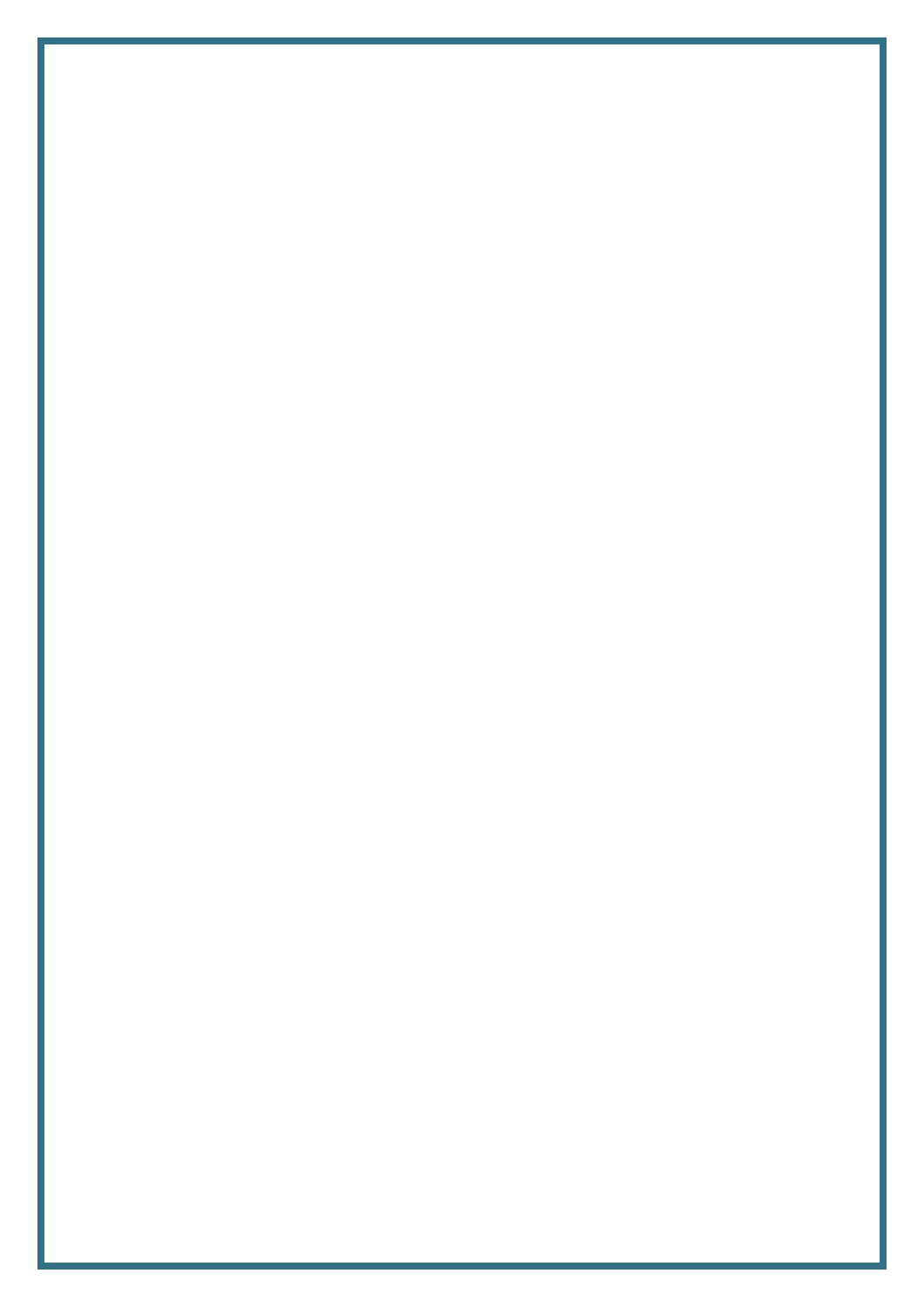# **Gillamoor CE (VC) Primary School**

# Coronavirus (COVID-19): Full Opening Plan

Signed by:

Latter Chair of governors and Date: Latter Date:

entity and the deterministic part of the contract of the Date:

Last updated: 24 February 2021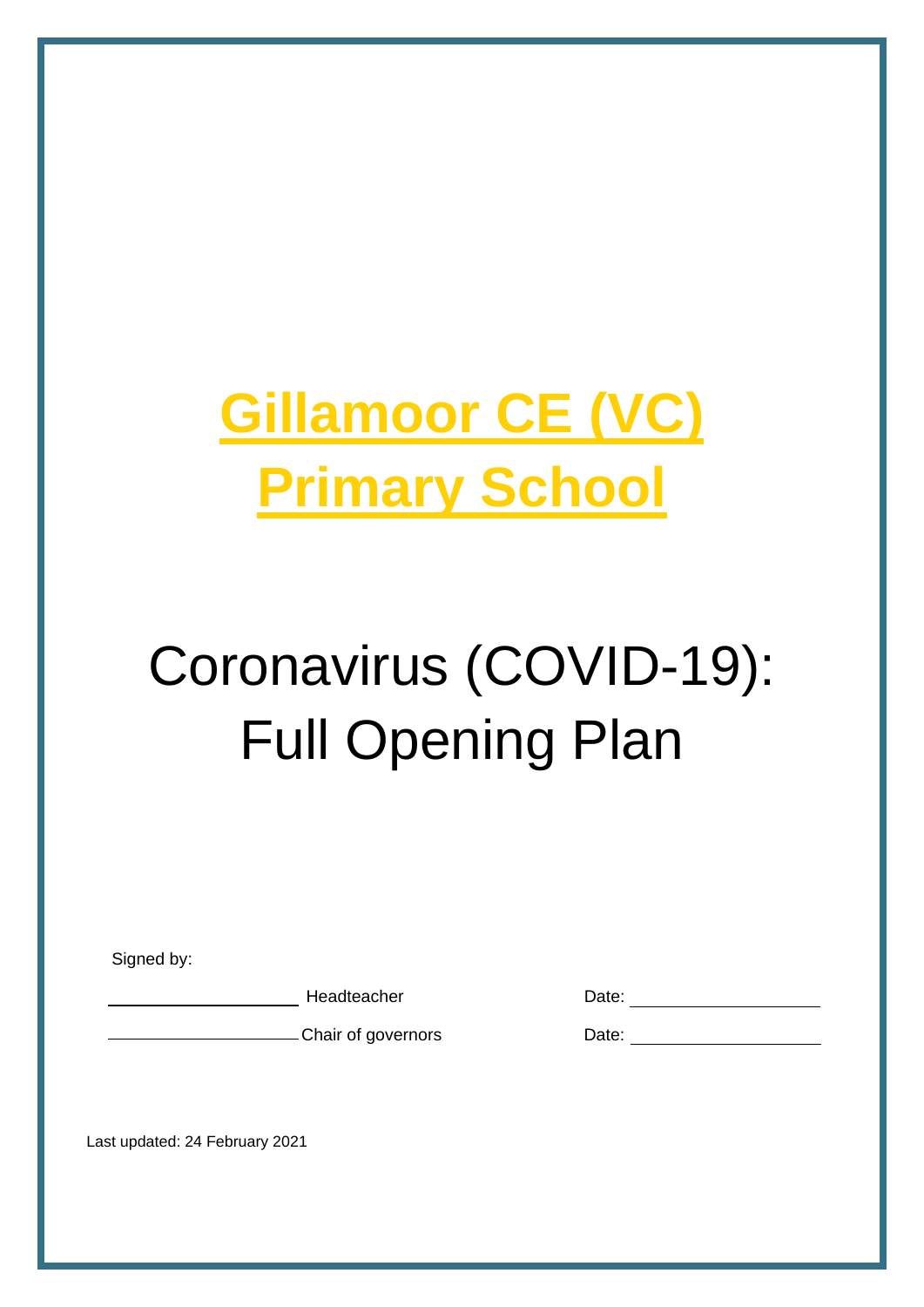## **Contents**

- [About this plan](#page-3-0)
- [Attendance](#page-4-0)
- Systems [of infection control](#page-5-0)
	- [Social distancing](#page-5-1)
	- **[Increased hygiene practices](#page-6-0)**
	- [Face coverings and PPE](#page-8-0)
- [Managing cases of coronavirus](#page-9-0)
- [Testing](#page-11-0)
	- **[Asymptomatic testing](#page-11-1)**
	- [Symptomatic testing](#page-11-2)
- [Personnel considerations](#page-12-0)
- [Curriculum](#page-13-0)
- [Remote education](#page-15-0)
- [Behaviour](#page-15-1)
- [Safeguarding](#page-16-0)
- [Wellbeing](#page-17-0)
- [Uniform](#page-19-0)
- [School meals](#page-20-0)
- Before- [and after-school care](#page-20-1)
- [Transport](#page-20-2)
- [Educational visits](#page-20-3)
- [Premises management](#page-21-0)
- [Exams and assessments](#page-21-1)
- Ofsted [inspections](#page-21-2)
- [Contingency planning](#page-21-3)
- [Communication](#page-21-4)
- [Monitoring and review](#page-22-0)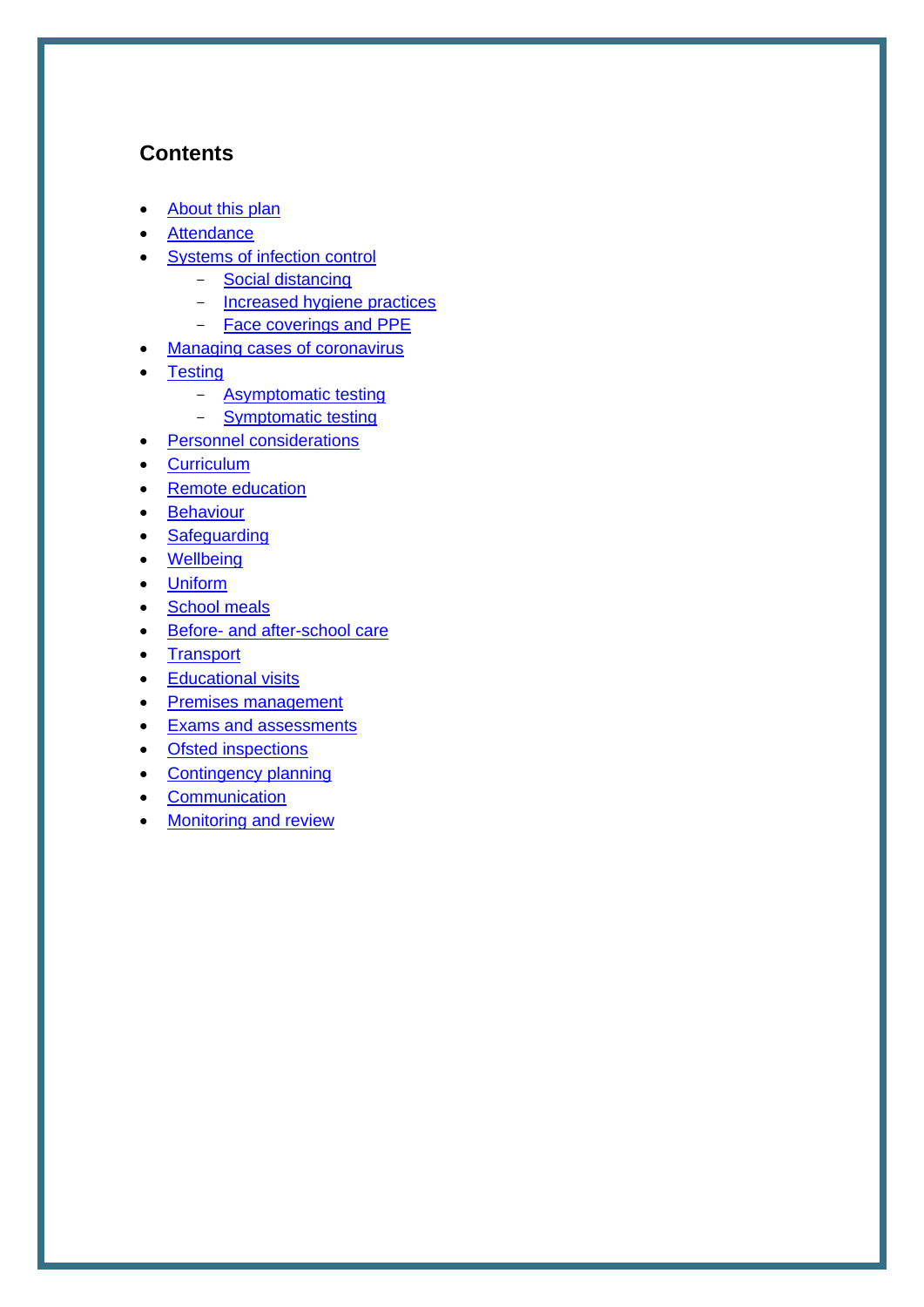# <span id="page-3-0"></span>**About this plan**

This plan outlines how Gillamoor CE (VC) Primary School will operate with all pupils in attendance, including the infection control measures that will be in place to ensure our school community is safe and supported. We will also use this plan to outline some of the particular considerations we will be foregrounding during the initial return period following the partial school closure.

Preparation for welcoming all pupils back to full on-site provision has been undertaken by the headteacher and other senior members of staff; however, the governing board retains the responsibility for key decisions and the school's plans were shared with the board before pupils and staff members returned.

The school will continue to work closely with:

- Parents, staff and recognised unions when agreeing the best approaches for the school's circumstances.
- The LA to determine what services are required and agree any specific arrangements during this period.

This is a live document that will be reviewed by the headteacher in conjunction with other key stakeholders as and when public health and government guidance changes.

**Please note**: This plan operates in conjunction with the following school documents, which we will maintain up-to-date at all times:

- Coronavirus (COVID-19): Risk Assessment for Schools
- Coronavirus (COVID-19): Contingency Plan
- Child Protection and Safeguarding Policy
- Pupil Remote Learning Policy

#### **Key terms for readers of this plan**

The following acronyms, some of which are new or highly specific to the current coronavirus (COVID-19) circumstances, have been outlined here to support readers using this plan.

| <b>Acronym</b>                         | <b>Term</b>                     |
|----------------------------------------|---------------------------------|
| [Secondary schools only]<br><b>ATS</b> | Asymptomatic testing site       |
| <b>CEV</b>                             | Clinically extremely vulnerable |
| <b>CV</b>                              | Clinically vulnerable           |
| <b>EHE</b>                             | Elective home education         |
| <b>LFD</b>                             | Lateral flow device             |
| <b>PCR</b>                             | Polymerase chain reaction       |
| <b>SPL</b>                             | Shielding patient list          |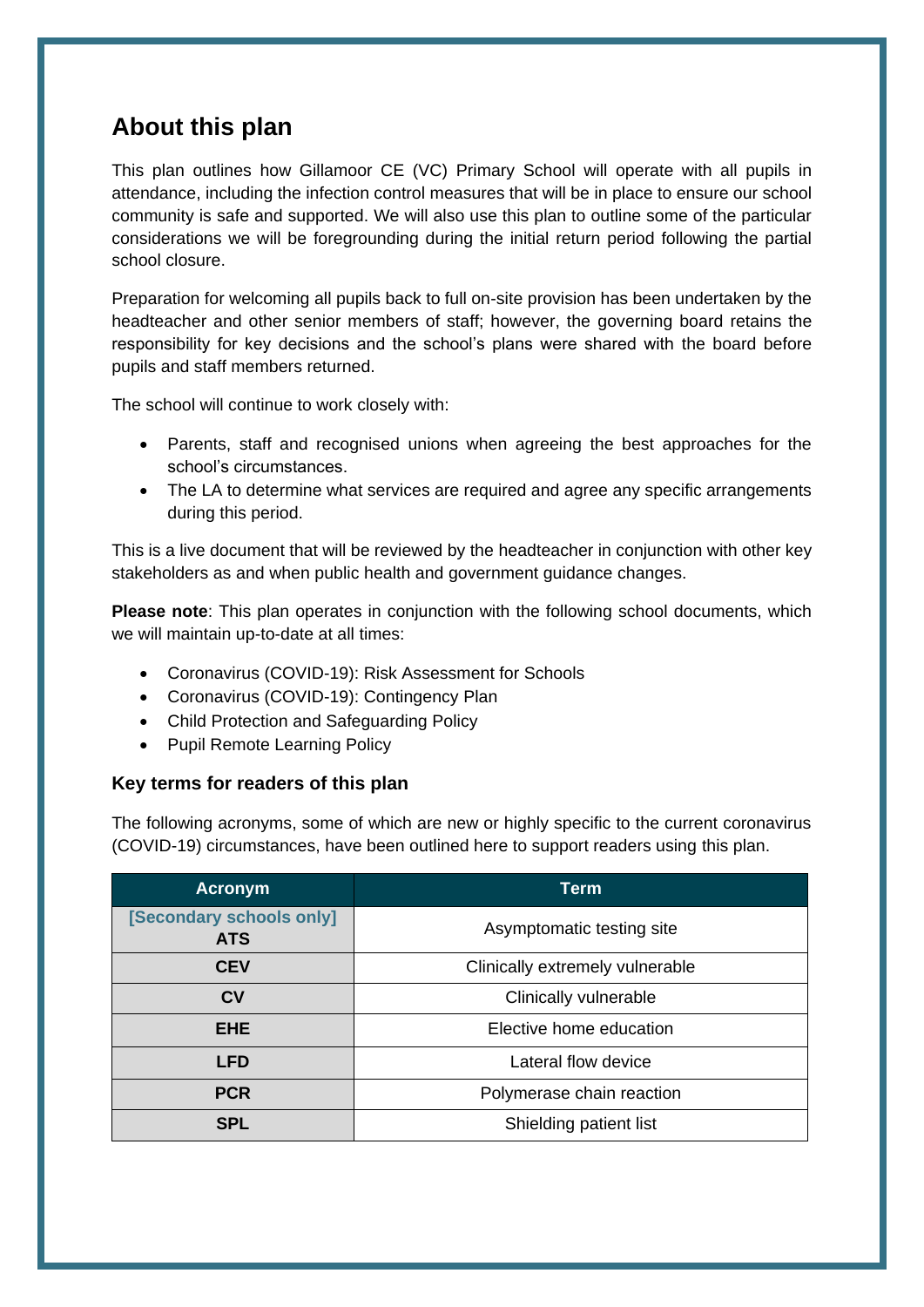## <span id="page-4-0"></span>**Attendance**

All pupils are expected to return to full-time on-site provision in the week commencing 8 March. Attendance is mandatory in line with the usual rules, i.e. parents have a legal duty to secure their child's regular attendance at school.

Where pupils routinely attend more than one setting, they will be permitted to continue to do so, and the school will work in collaboration with the other setting(s) to address any potential health and safety risks.

#### **Recording attendance**

We will record attendance in line with the following requirements, in addition to the usual duties for recording attendance:

• Pupils who are self-isolating or quarantining in line with public health advice will be recorded with code X

#### **Clinically extremely vulnerable (CEV) individuals**

We will follow any changes to public health advice regarding the attendance of clinically extremely vulnerable (CEV) individuals, ensuring we offer all possible support to learn or work remotely where CEV members of the school community are unable to attend the school site.

CEV individuals are currently on the shielding patient list (SPL) and, therefore, under national public advice to stay at home, meaning we will not expect them to attend the school site. Pupil absences due to such public health advice will not be penalised. Pupils will receive remote education in line with our Pupil Remote Learning Policy, and we will ensure staff are supported to work from home where possible.

We may request a copy of the shielding letter received by CEV pupils or staff to confirm their attendance status.

Clinically vulnerable (CV) individuals, including pregnant staff, as well as those who were previously but no longer CEV and those who live with CEV individuals can, and are expected to, attend the school site.

#### **Anxiety about attending school**

We recognise that it is very possible that some staff members, pupils and their families, may feel reluctant or anxious about returning to school following the partial closure. Although we will impress the importance of attending the school site, we will also be sensitive to these worries, particularly where staff or pupils may be at increased risk from coronavirus.

We will encourage staff members to raise any concerns with their line manager, and for pupils or their parents to get in touch with the headteacher to talk through the health and safety measures in place at the school. We will endeavour to accommodate any additional requirements to support the full attendance of these individuals at school where possible.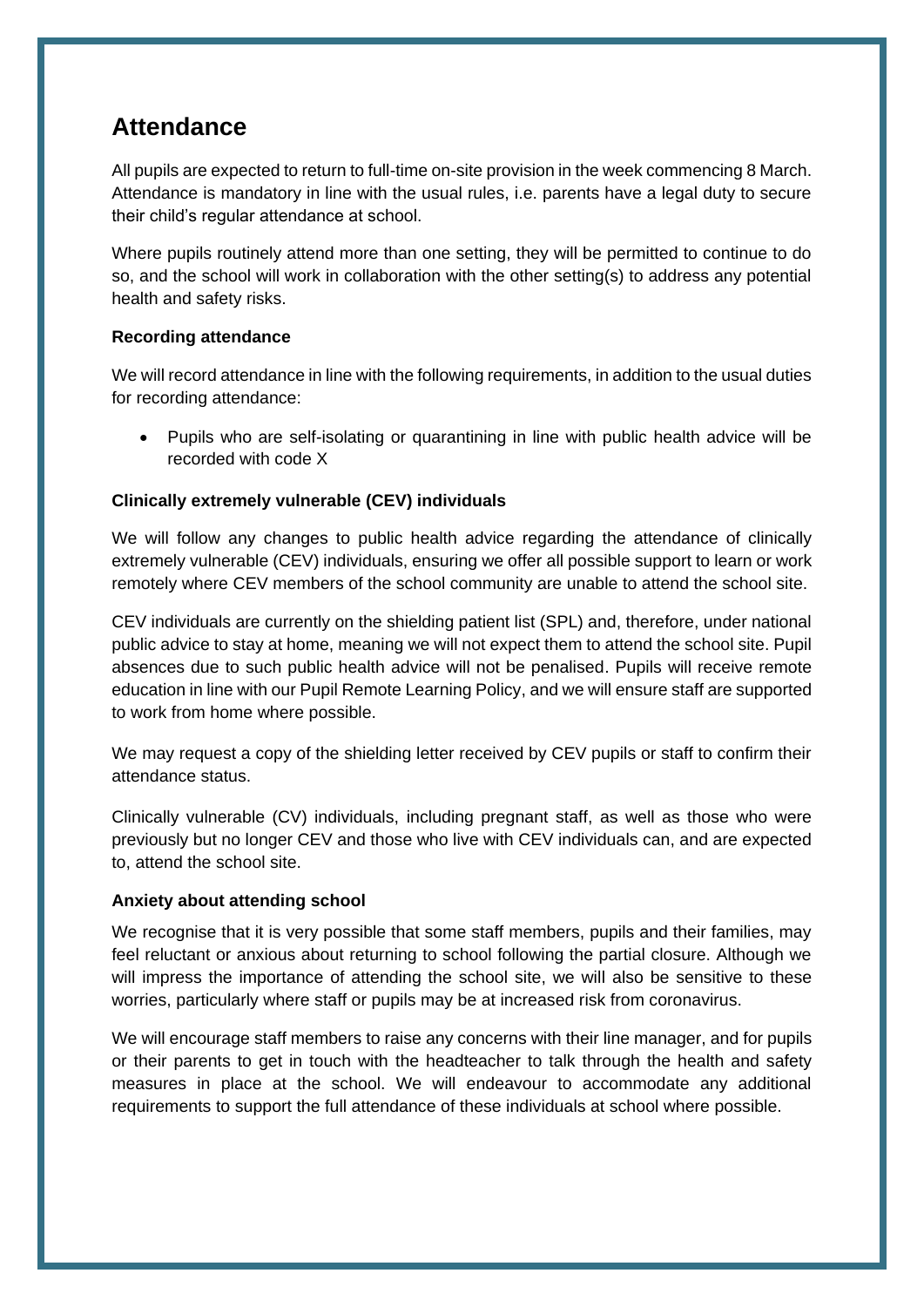#### **Engaging vulnerable pupils**

Where a vulnerable pupil does not attend school, including if they are following public health advice, e.g. self-isolating, the school will:

- Notify their social worker immediately, if they have one.
- Check the pupil has access to remote education, if they are absent on public health advice.
- Agree with the parent, or social worker where appropriate, the best way to maintain contact and offer support to the pupil.
- Work with the family, social worker or other relevant authority, to re-engage the pupil in their education.

#### **Elective home education (EHE)**

The school will be aware that there may be increased numbers of parents seeking to commence elective home education (EHE) for their children following the partial school closure. Although EHE will not be immediately considered as posing a high risk to pupil safety, staff will be aware that if they have any concerns regarding a pupil whose parent is opting for them to begin EHE, they should raise these with the DSL immediately. The DSL will coordinate with the LA and other relevant authorities as necessary.

#### **Supporting attendance**

The school will issue sanctions where appropriate for unauthorised absences, in line with usual attendance procedure. The school will ensure it meets all its attendance duties – recording attendance and following up any absences, including reporting incidents of children missing education (CME) to the LA, where necessary.

We will also ensure we identify those pupils at risk of persistent absence and disengagement prior to fully opening, including vulnerable pupils, potential newly vulnerable pupils, pupils with a record of persistent absence and pupils who have struggled to engage with school during the period of partial closure.

## <span id="page-5-0"></span>**Systems of infection control**

Our risk assessment will be revisited and updated before the school reopens fully to all pupils, to consider additional risks and control measures and ensure the safety of all pupils and staff. We will consult with staff as part of the assessment, to ensure everyone's needs are understood and accounted for, and ensure all staff receive a copy of the updated risk assessment. A copy of this updated risk assessment will be held and available to view via the school website.

The relevant health and safety measures outlined in the school's Infection Control Policy will be implemented at all times as the school opens fully.

## <span id="page-5-1"></span>**Social distancing**

To reduce the risk of transmitting coronavirus in our school, we expect staff, pupils and visitors to follow the social distancing measures in place. We do expect pupils to follow these rules where they apply; however, we recognise that some pupils may be unable to fully understand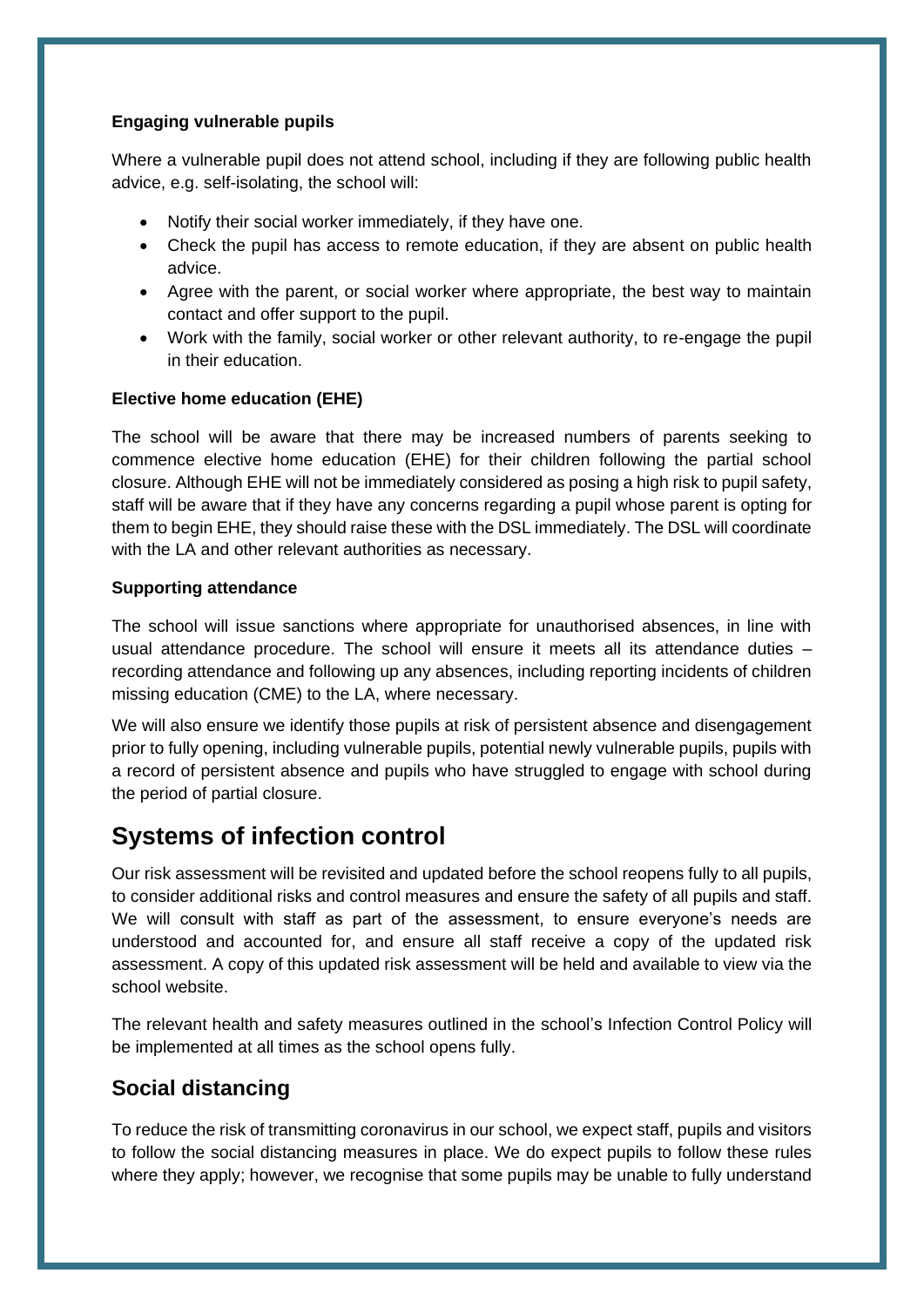or enact social distancing principles, e.g. because they are very young or have complex needs. The school will continue to work with all pupils to ensure their safety and positively reinforce good social distancing behaviour.

#### **Pupil group arrangements**

As we are a small school we will be functioning as one bubble. It will be necessary for staff to work with pupils across school. Staff are not required to maintain a two-metre distance between themselves and pupils, but they should aim to minimise close face-to-face contact, where possible. In addition,

- Staff should aim to encourage older pupils, i.e. in upper KS2 to maintain distance and not touch staff and peers, where possible.
- Staff should aim to maintain a two-metre distance between themselves and other staff members where possible.
- Staff working with pupils who cannot maintain social distancing, e.g. very young pupils, are expected to deliver their duties as normal, with no distancing required.

Distancing may be relaxed in order to facilitate specialist teaching, wraparound care and transport to the school site.

#### **Start and finish times**

Pupils' start and finish times will not be staggered but we must emphasise the need for adults dropping off to adhere to social distancing guidelines as much as possible. We recommend that pupils are dropped off or picked up by only one accompanying adult.

We ask that parents do not enter school buildings or gather in groups on or outside of the school premises when dropping off or collecting their child.

Start and finish times for staff will not be staggered – staff should continue to arrive at and leave the school site as normal.

#### **Moving around the school**

Movement around the school will be restricted in most circumstances to minimise the close proximity of pupils in our small school.

Unless exempt, visitors are required to wear face coverings when moving around communal areas of the school where it is particularly difficult to maintain social distancing, e.g. corridors and staircases. More information is available in the [Face coverings](#page-8-0) section below.

#### **Staff areas**

<span id="page-6-0"></span>Staff should attempt to maintain a two-metre distance from one another whilst in the staff room. They may continue to use the staff room in line with their breaktimes and lunchtimes.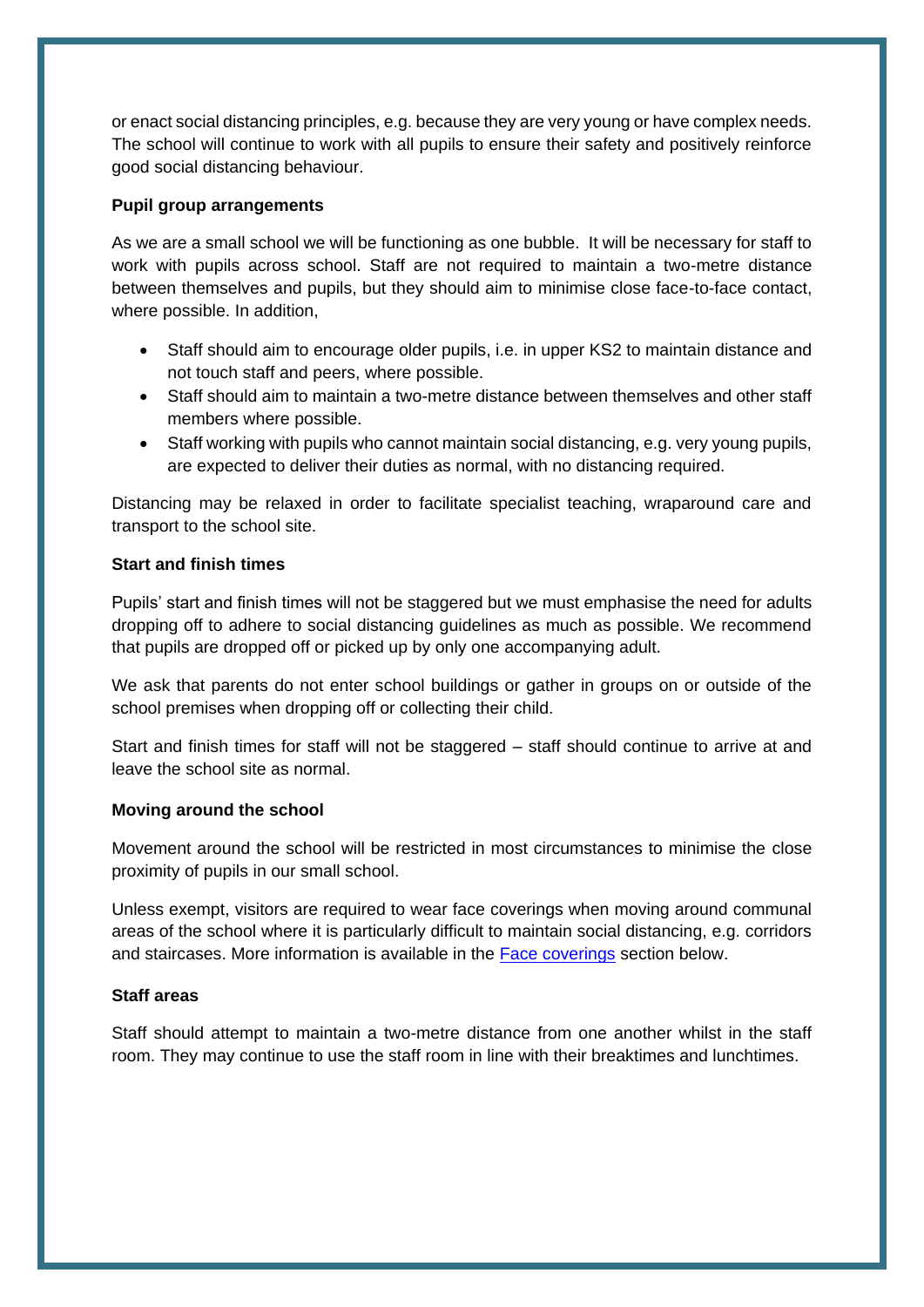## **Increased hygiene practices**

We will be enforcing increased hygiene measures across the school site to ensure that good hand and respiratory hygiene are consistently maintained.

We expect all individuals on the school site to follow these rules; however, we recognise that some pupils may be unable to fully understand infection control principles, e.g. if they are very young or have complex needs. The school will work with all pupils to ensure their safety and positively reinforce good infection control behaviour where necessary.

Staff, pupils and visitors are expected to adhere to the following key measures:

- All individuals wash their hands at various points throughout the day, including upon entering school, when they change rooms, before and after eating, before and after breaktimes, after using the toilet, and after coughing or sneezing.
- All individuals wash their hands for at least 20 seconds using soap and water or an alcohol-based hand sanitiser.
- Younger pupils and pupils with complex needs are supervised when washing their hands.
- The school enforces the 'catch it, kill it, bin it' approach to containing coughs and sneezes.

In order to support the consistent adherence to the above measures, the school will ensure:

- Handwashing and hand sanitiser stations are available across the school.
- Pupils are supported with the use of hand sanitiser, handwashing and the 'catch it, bin it, kill it' approach if required, e.g. if they are very young or have complex needs.
- There are enough tissues and lidded bins available to support staff and pupils to follow this routine.
- These routines are built into school culture and supported through behavioural expectations, ensuring all pupils understand why they must follow good hygiene practices.
- These routines are well aligned with the school timetable.

The school will recognise that staff who work with pupils who spit uncontrollably, and pupils who use saliva as a sensory stimulant, or struggle with the 'catch it, bin it, kill it' approach, may require more opportunities to wash their hands.

#### **Enhanced cleaning measures**

An enhanced cleaning schedule will remain in place to ensure more frequent cleaning of rooms, shared areas, frequently touched surfaces and resources, and resources used for the delivery of therapies where possible.

Where cleaning resources is not possible in between uses, resources may be restricted to one user or will be left unused for a period of 48 hours (72 hours for plastics) between use by different individuals.

Pupil groups will not be allocated their own toilets; however, all toilets will be cleaned more frequently.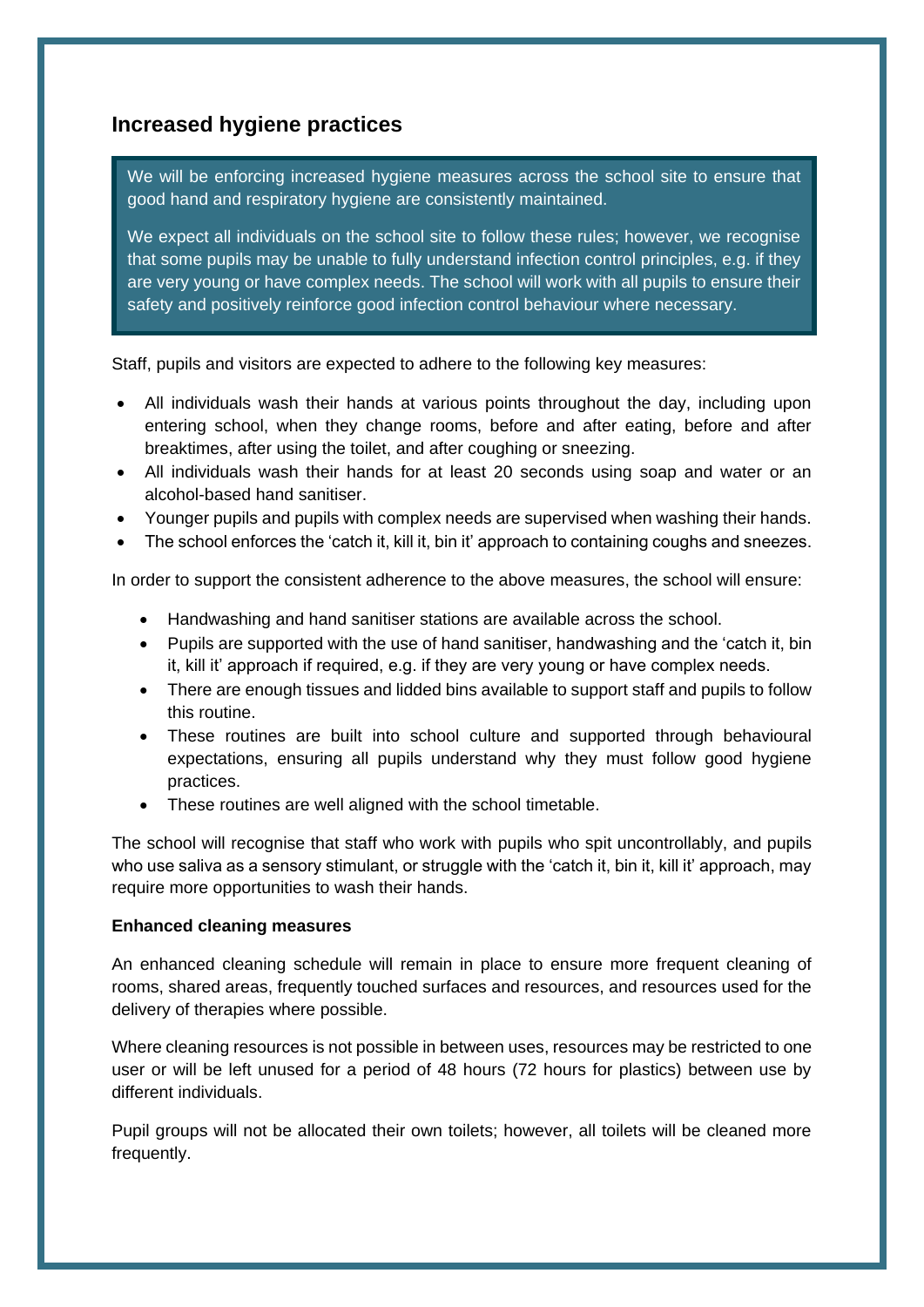#### **Bringing items into school**

To minimise the risk of potentially transmitting infection between households and the school, we will ask that staff and pupils do not bring non-essential items from home into school with them – this includes items intended for recreational use during breaks and lunchtimes, e.g. toys. Staff and pupils will be able to take items from school, e.g. books, home with them if needed, provided that these items are properly cleaned before and after being in their homes. The following equipment can be brought to school:

- Essential medication and medical equipment
- Coats and other essential outdoor wear
- Spectacles and spectacle cases
- Packed lunches
- Stationery and books
- Washed PE kits
- Mobile phones (staff only)

#### **Increased ventilation**

To help reduce the spread of coronavirus in school, we will ensure it is well ventilated whilst maintaining a comfortable temperature.

Where possible, we will:

- Adjust our mechanical ventilation systems to increase the ventilation rate and check to confirm that normal operation meets current guidance.
- Open windows in cooler weather, windows will be opened just enough to provide constant background ventilation and opened more fully during breaks to purge the air in the space.
- Open internal doors to help create a flow of air.
- Open external opening doors, where necessary and where safe.

To balance the need for increased ventilation while maintaining a comfortable temperature, we will also:

- Open high-level windows, in preference to low-level, to reduce draughts.
- Increase the ventilation while spaces are unoccupied, e.g. between classes.
- Provide flexibility to allow additional, suitable indoor clothing for staff and pupils.
- Rearrange furniture to avoid direct draughts, where possible.

#### **Immunisation providers**

We will engage with our local immunisation providers to provide immunisation programmes on site as normal, ensuring these are delivered in line with our control measures.

## <span id="page-8-0"></span>**Face coverings and PPE**

#### **Face coverings**

We will expect all staff and adult visitors, other than those exempt, to wear face coverings when in areas of the school site where social distancing between adults cannot be maintained,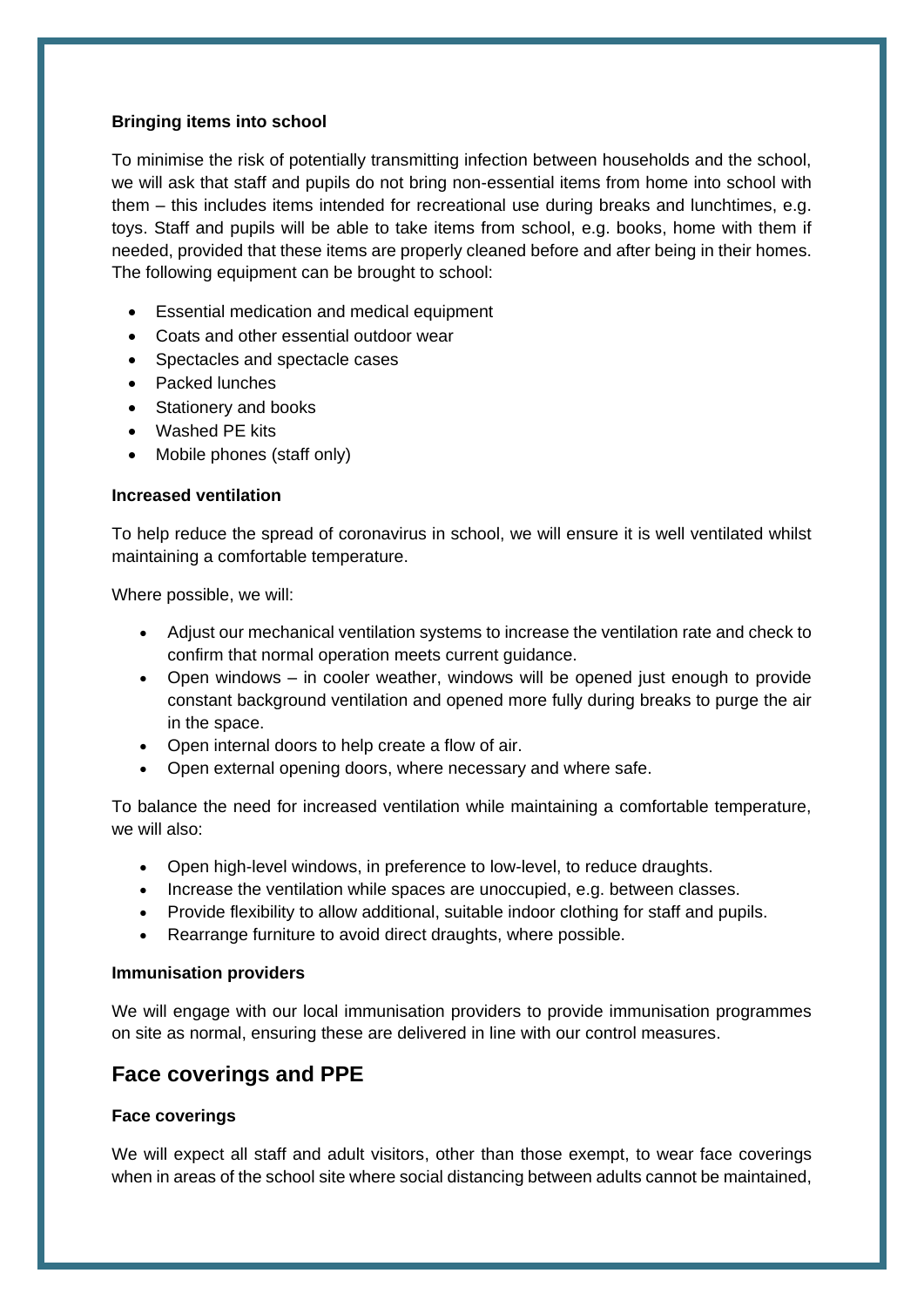e.g. in corridors and communal areas. Pupils will not be required to wear a face covering at any time when on the school site.

We will remind our staff and pupils that face visors or shields should not be worn in place of face coverings, as the government believes they are of reduced efficacy in terms of limiting aerosol transmission of coronavirus. Where a face visor is required in place of a face covering, e.g. to support lip reading, the school will complete a specific risk assessment for its use, and ensure the visor is cleaned thoroughly and regularly.

The school will provide clear instructions on how to put on, remove, store and dispose of face coverings. This includes:

- Cleaning hands before and after touching a face covering.
- Storing face coverings in individual, sealable plastic bags.
- Not wearing damp or soiled face coverings.
- Adjusting the above requirements for pupils with complex needs, where necessary.

The school will have a contingency supply of face coverings available.

#### **Personal protective equipment (PPE)**

Staff will use PPE if:

- A pupil shows symptoms of, or tests positive for, coronavirus, and a distance of two metres cannot be maintained.
- They are performing aerosol generating procedures (AGPS).
- They would normally wear it to carry out their role, e.g. where a pupil requires intimate care or is receiving first aid following an accident or injury.

## **Managing cases of coronavirus**

<span id="page-9-0"></span>**The school will inform all members of the school community, including visitors, that they must not enter the school premises if:**

- **They display symptoms of, or tests positive for, coronavirus.**
- **Anyone with whom they are in a household, support, or childcare bubble displays symptom of, or tests positive for, coronavirus.**
- **They are required to quarantine following a visit to a country outside the UK's current travel corridors.**

**We will also ensure all members of the school understand that if they are instructed to self-isolate by NHS Test and Trace or the PHE local health protection team, they have a legal obligation to comply.**

The symptoms of coronavirus will be reiterated to all members of the school community, including:

• A high temperature – this means feeling hot to touch on the chest or back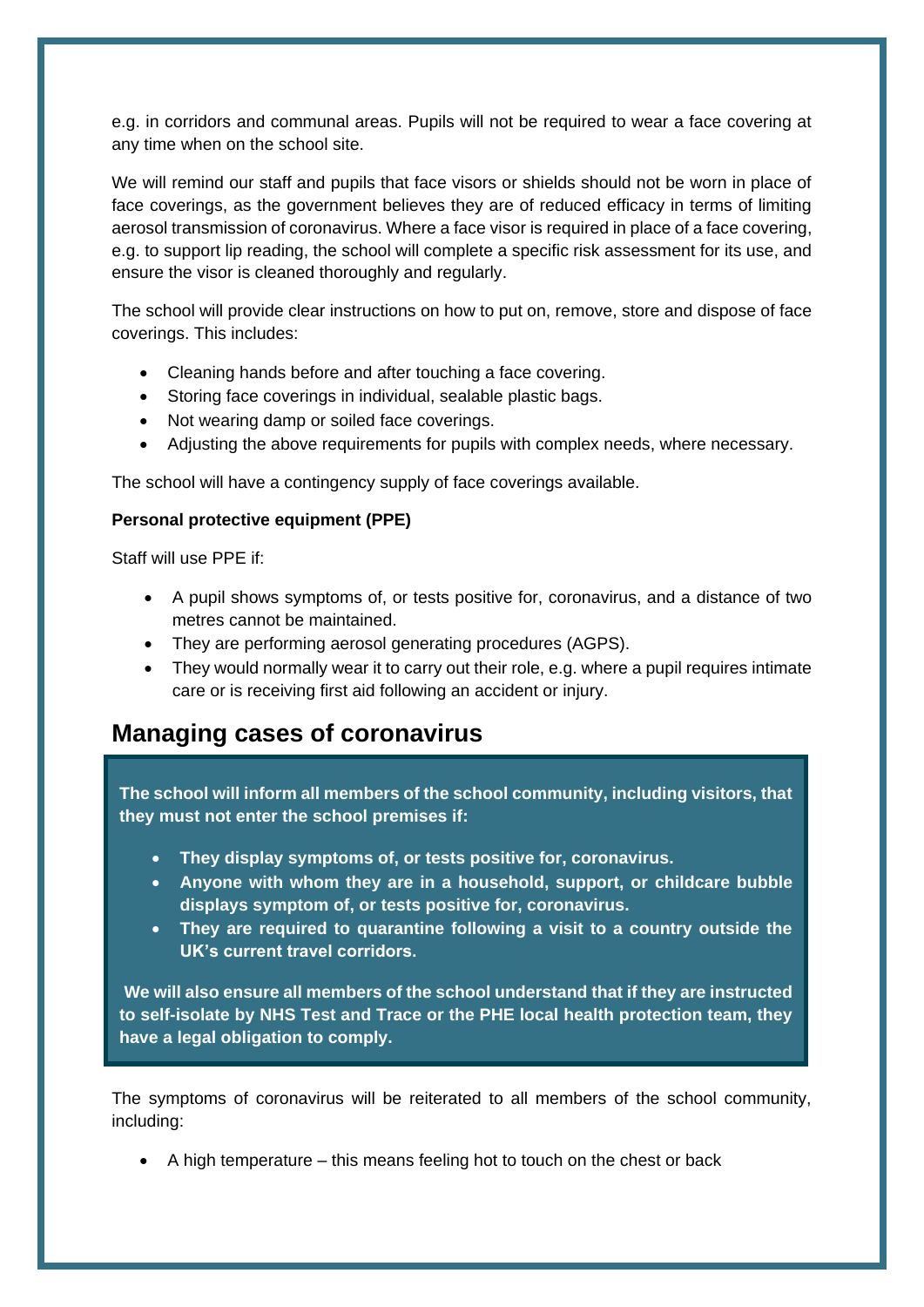- A new, continuous cough this means coughing a lot for more than an hour, or three or more coughing episodes in 24 hours (if an individual usually has a cough, it may be worse than usual)
- A loss of, or change in, normal sense of smell or taste this means the individual cannot smell or taste anything, or things smell or taste different to normal

If a staff member starts to display symptoms of coronavirus at school, the school will take the following immediate actions:

- They will be asked to go home immediately.
- They will be strongly advised to get tested for coronavirus.
- They will be strongly advised to engage with the NHS Test and Trace programme.
- Areas they have occupied will be disinfected as soon as possible.

If a pupil starts to display symptoms of coronavirus at school, the school will take the following immediate actions:

- The pupil will be asked to self-isolate in school using a designated area.
- The pupil will be supervised while waiting for collection, where required.
- The pupil's emergency contact will be notified that they must be picked up as soon as possible.
- The pupil's parents will be strongly encouraged to get their child tested for coronavirus.
- The pupil's parents will be strongly encouraged to engage with the NHS Test and Trace programme.

Areas the pupil has occupied will be disinfected

Where staff and pupils are not at school, we will ask that individuals please notify the school office via telephone as soon as possible if:

- They, or somebody in their household, have tested positive for coronavirus (including from their routine lateral flow device (LFD) tests where appropriate).
- They, or somebody in their household, support, or childcare bubbles, have symptoms of coronavirus.
- They have been identified as a close contact of a positive case of coronavirus through the NHS Test and Trace system and cannot come into school.

Individuals who display symptoms, or who receive a positive result from an LFD test, will be instructed to begin self-isolating immediately, will be advised to book a polymerase chain reaction (PCR) test and to notify the school of the result as soon as possible. See the [Testing](#page-11-0) section of this plan for information on accessing a test.

If an individual is sent home from school to self-isolate and receives a positive PCR test result, they must self-isolate for a full 10 days after the day their symptoms began. If they receive a negative test result, they may return to school, provided they are well and no-one else in their household is displaying coronavirus symptoms.

It is also important that if someone in an individual's household tests positive for coronavirus, the individual self-isolates for a full 10 days following the day of the onset of the symptomatic person's symptoms, or of the day of the positive test result if they are asymptomatic. The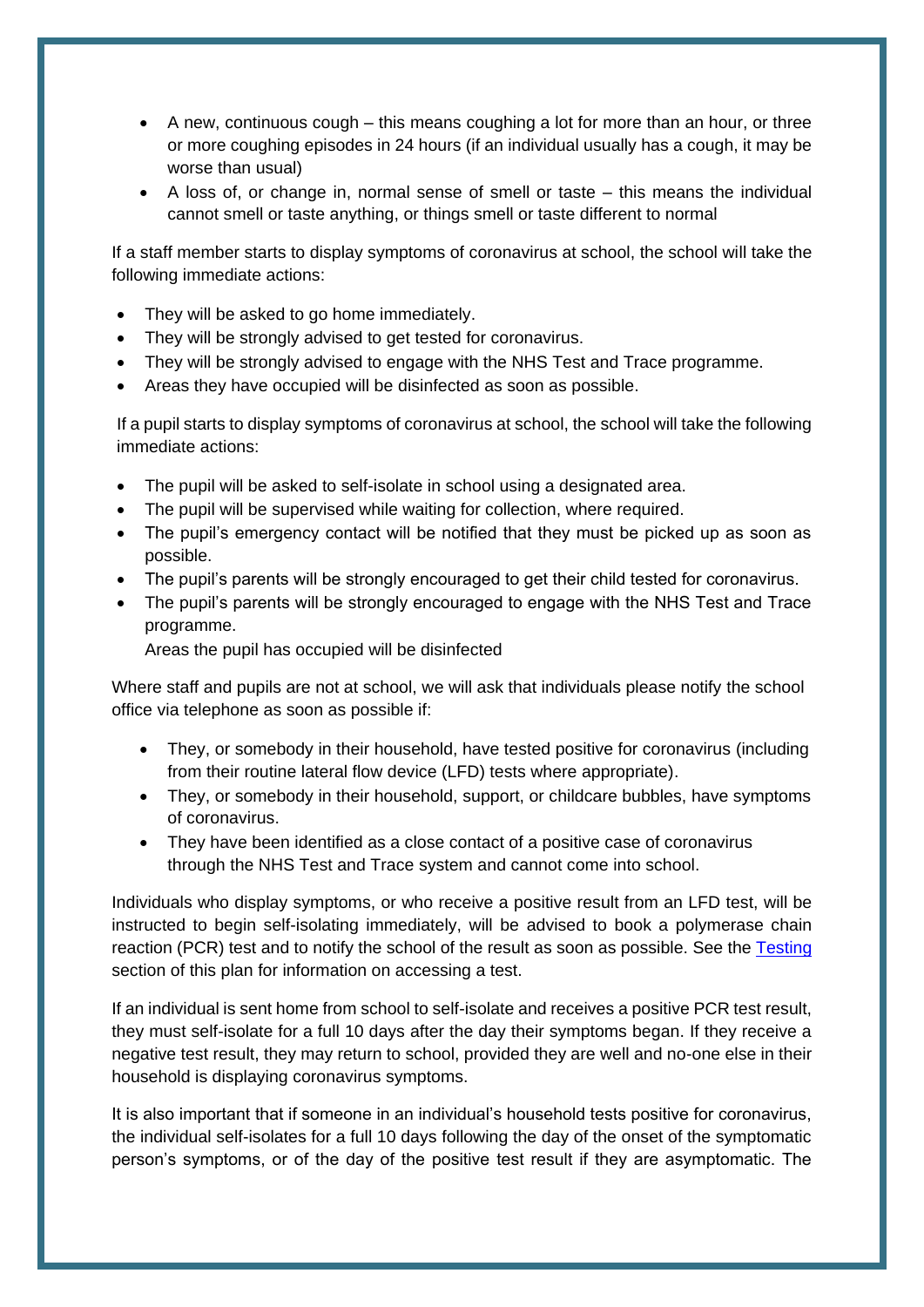individual must complete this 10-day period of self-isolation, even if they themselves receive a negative test result during this period.

The school will report any confirmed or suspected cases of coronavirus to the government through the education setting status form.

# <span id="page-11-0"></span>**Testing**

To meet our duty to engage with the NHS Test and Trace process, we will ask that all members of our school understand that they should be ready and willing to:

- Book a PCR test if they are displaying symptoms of coronavirus.
- Provide details of anyone they have been in close contact with if they test positive or are contacted by NHS Test and Trace.
- Self-isolate for a full 10 days if they test positive for coronavirus.

## <span id="page-11-1"></span>**Asymptomatic testing**

The school will ensure that all relevant individuals are informed of and understand the rapidresult asymptomatic programme. Participation in the rapid-result testing scheme is strictly voluntary, although the government strongly encourages eligible individuals to participate where possible. The school will require formal, prior consent from any individual participating in the programme, both to conduct the tests and for the school to record their data. If any individuals are concerned about their participation in the scheme, we ask that they discuss this with the headteacher. No individual will be required to undertake a rapid-result test in order to attend school.

Staff will continue to self-test with LFD tests twice per week at home, and must report their results to NHS Test and Trace as soon as each test is completed, either online or by telephone as per the instructions in the test kit. This applies whether the result is positive, negative or void. Staff will also be asked to share their results with their school to help with contact tracing. No pupils will undertake LFD testing.

## <span id="page-11-2"></span>**Symptomatic testing**

#### **Access to home testing kits**

The school has also received a supply of home testing PCR kits from the DfE. These will only be offered to individuals in the exceptional circumstance that we believe they may have barriers to accessing PCR testing elsewhere. For example, if we believe a self-isolating staff member is unable to access a test quickly, we will consider offering them a testing kit in order to facilitate their quick return to school – this return will depend on them testing negative and not having been in close contact with a confirmed positive case. We will ensure this testing kit is delivered to the self-isolating staff member in a manner which observes government health guidance on self-isolation, e.g. we may deliver the kit via post.

Additional testing kits will be ordered to the school if our supply is running low to ensure we always have emergency reserves, although our use of them will remain sparing. Testing kits will only be provided to adults over the age of 18, either for their own use or on behalf of their child. The kits will be stored securely at ambient room temperature (5-22°C).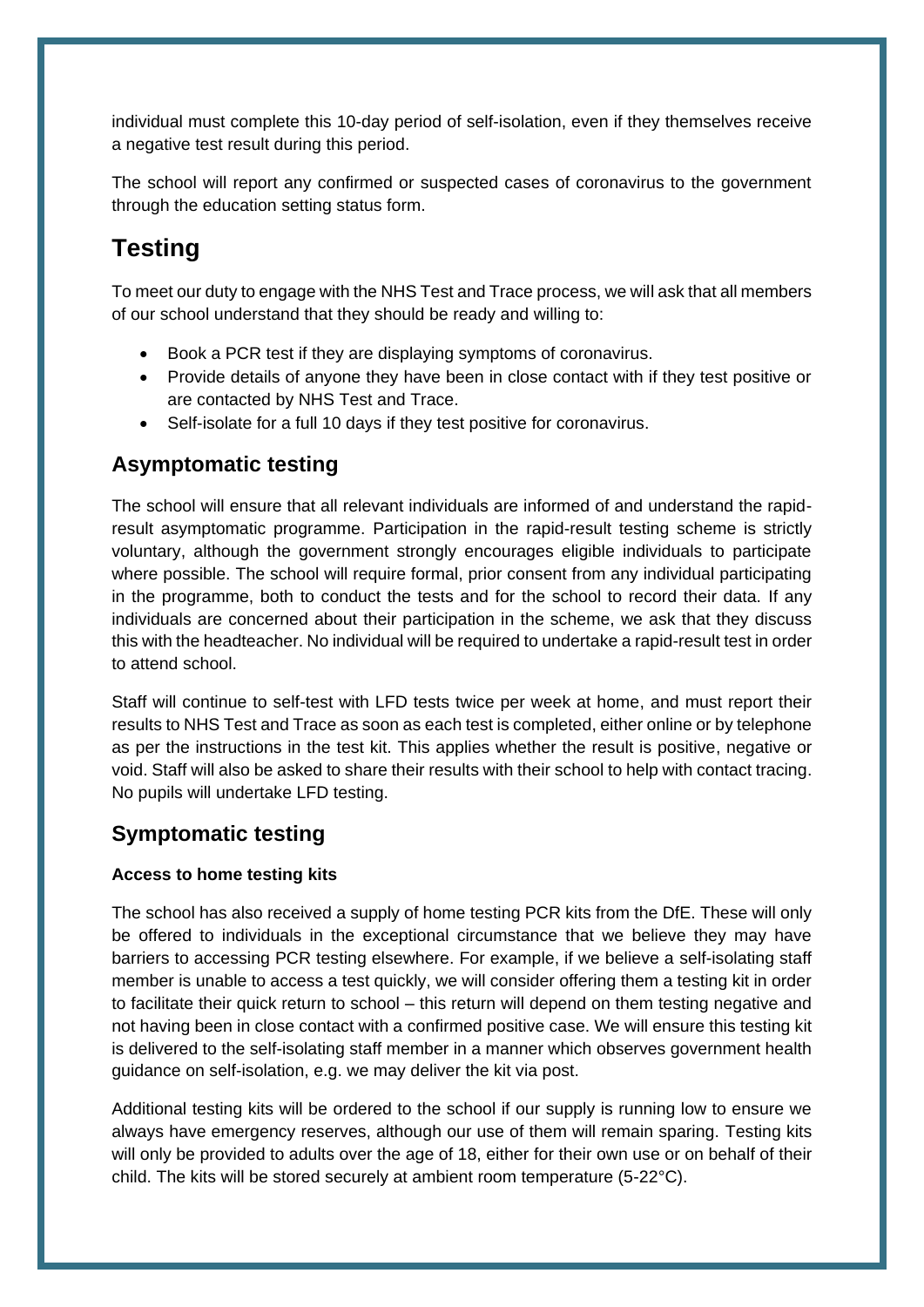Pupils and staff will be encouraged to access a PCR test themselves by visiting a testing site, ordering a test **online** or calling 119.

#### **Test results**

For tests conducted outside of school, e.g. at testing centres, we will ask staff to inform us immediately of their test results. If a staff member tests negative, they feel well and no longer have symptoms, they may return to school. If they test positive, they will be asked to selfisolate for 10 days and return to school only once they do not have symptoms other than a cough, or a loss of or change in their sense of smell or taste.

If we are informed of a positive test result, we will contact the dedicated NHS advice service via the DfE Helpline on 0800 046 8687 as soon as possible. We will work with the NHS team of advisers to understand the action we need to take – including working with the local health protection team (HPT) if the situation is escalated. The situation will be monitored closely, and staff will be advised of our plans via email or letter.

To prepare for this possibility, we will be keeping a record of all pupils and staff members in each class, and any close contact that takes place between pupils and staff in other classes.

If we have two or more confirmed cases within 14 days, or experience an overall increase in symptom-related absences, we will work closely with the local HPT, which may result in larger numbers of pupils isolating at home as a precautionary measure.

#### **NHS COVID-19 app**

The NHS COVID-19 app will be available to download for staff and for pupils aged 16 and over. The app alerts people who may have been exposed to coronavirus that they will need to either begin rapid-result testing or self-isolate.

The school has not changed its existing mobile phone policies as a result of the app.

The school asks that staff familiarise themselves with the six key features of the app, which are explained in government *guidance on the app*. It is possible that the app could notify a member of staff that they are a close contact of a positive case while they are present on school premises, we ask all staff to be aware that in such an instance they are to inform the headteacher immediately.

We will consider what action to take in order to ensure continuity of education in the instance that several staff members are informed at the same time and begin self-isolating.

The headteacher will consider circumstances where the app's check-in feature will be used, alongside the creation of NHS QR posters, e.g. if we host an event with external guests on the premises, or if the premises are let out to external providers during out-of-school hours.

## <span id="page-12-0"></span>**Personnel considerations**

#### **Deployment**

The school will ensure that any alterations to staffing deployment are communicated to all affected individuals in a timely manner. Any proposed changes in role or responsibility will be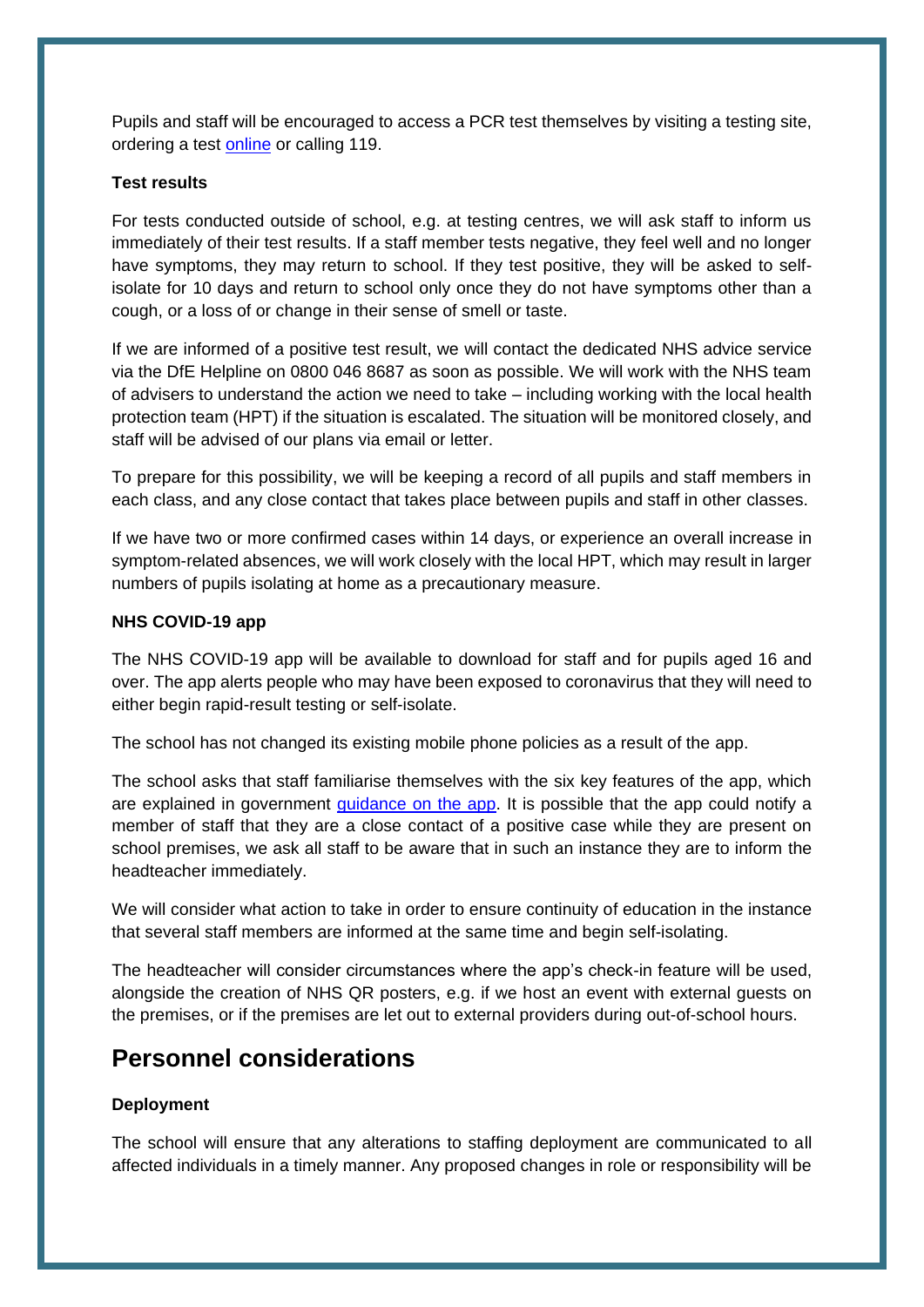carried out in line with the school's safeguarding obligations to ensure that staff members have undergone the appropriate checks for the activity in question.

Supply staff and other temporary workers will be able to move between schools, but we will be considering ways to minimise the number of visits to school. If it is necessary to use supply staff and welcome visitors to the school, these individuals will be expected to comply with our arrangements for managing and minimising risk.

We will consider using longer assignments with supply teachers and the possibility of establishing a minimum number of hours across the academic year for supply and support staff.

We will consider the most effective ways to host ITT trainees, discussing options with the relevant ITT providers.

#### **Leave**

All staff will need to be available to work in school during term-time.

We are aware that if staff choose to travel abroad over the school holidays, their return travel arrangements could be disrupted due to factors beyond their control in relation to coronavirus. We will take steps to establish whether any members of staff have pre-booked holiday which may lead to a need to quarantine.

Where is it not possible to avoid a member of staff having to quarantine during term-time, we will consider if it is possible to amend their working arrangements temporarily and enable them to work from home. If we are not able to amend working arrangements, we will make the necessary considerations surrounding pay.

We may consider using volunteers for support, particularly if some members of staff are temporarily unavailable. Where volunteers are used, we will continue to follow the usual checking and risk assessment processes, in line with our Child Protection and Safeguarding Policy.

#### **Recruitment**

We will continue with our usual recruitment processes, carrying out all pre-appointment checks and interviews in line with public health advice.

#### **Staff training**

Training that was given to the staff prior to the school fully opening regarding the additional infection control measures, e.g. in relation to social distancing or remote learning, will be refreshed and updated when necessary.

Staff will be made aware of any changes to government guidance in all relevant areas as soon as possible.

## <span id="page-13-0"></span>**Curriculum**

The school will ensure all pupils are given the support needed to make good academic progress, focussing in particular on pupils who may have been at increased risk of lost learning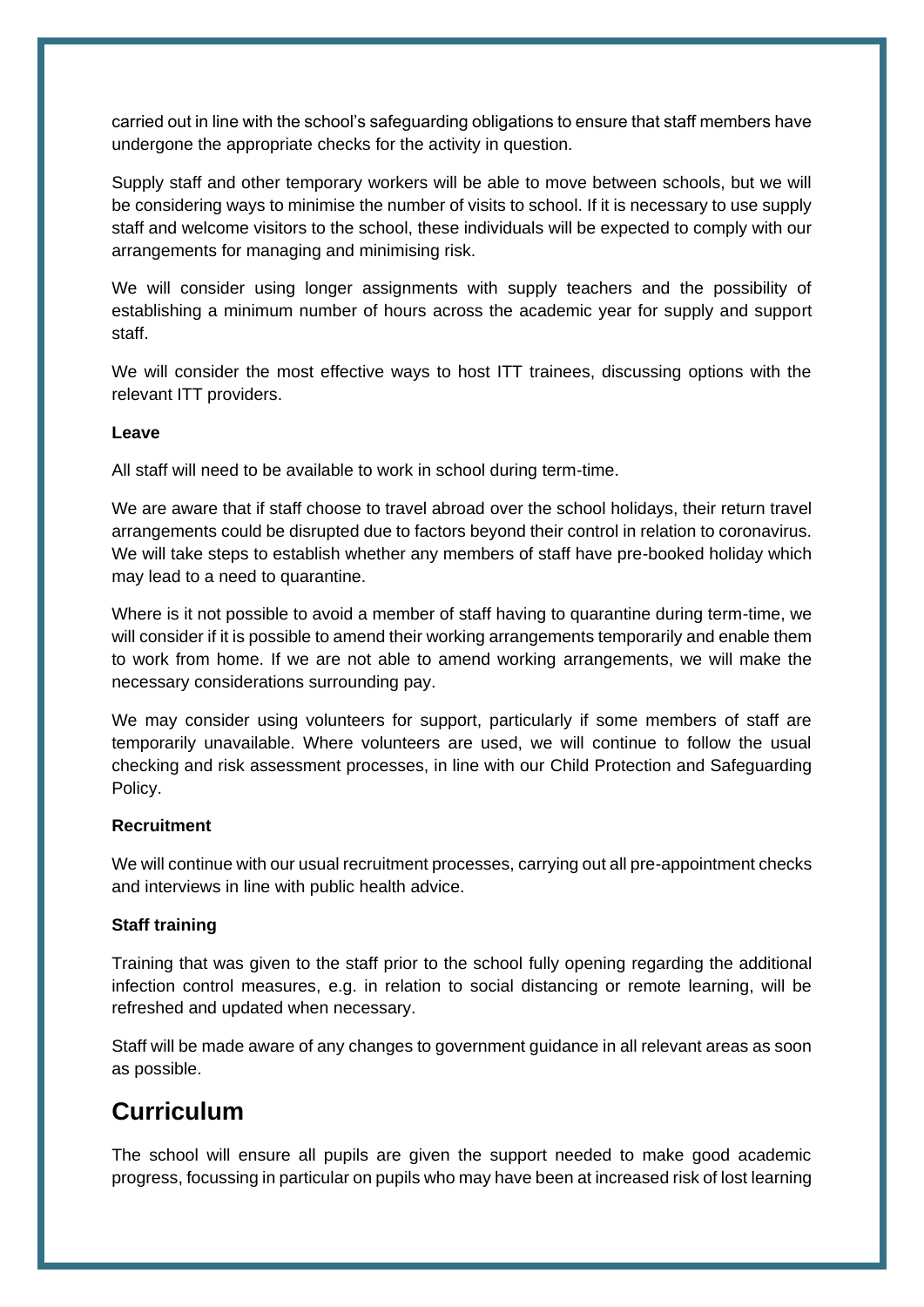during the pandemic, e.g. pupils with SEND, vulnerable pupils or otherwise disadvantaged pupils.

#### **Catch-up support**

The school has developed a Coronavirus (COVID-19): Catch-up Funding Plan, which sets out how the school will allocate its catch-up funding, and its aims for the impact of this funding on supporting pupils' progress. This plan will be kept up-to-date with any announcements regarding changes to government catch-up funding, with any changes shared with all relevant stakeholders as soon as possible.

#### **EYFS**

Where coronavirus restrictions prevent us from delivering the EYFS in full, we will refer to the government's disapplications of specific EYFS requirements.

EYFS staff will be encouraged to focus on identifying and addressing gaps in learning, particularly in key skills, e.g. language, early reading, phonic knowledge and mathematics. Personal, social, emotional and physical development may also be prioritised, to address areas of pupils' development that may have been most affected by partial closures.

#### **Primary schools**

Staff will be encouraged to focus on identifying and addressing gaps in learning, particularly in key skills, e.g. phonics, reading, vocabulary acquisition, writing and mathematics. The curricula, however, will remain broad and ambitious, in line with our usual curricula planning.

#### **Relationships education, RSE and health education**

We will begin delivering the appropriate statutory RSE and health education from the Summer term 2021, in line with our RSE and Health Education Policy.

Teachers will be trained to deliver content on mental health and wellbeing, and we will continue to support teachers in this delivery.

#### **Music, dance and drama**

The school's music, dance and drama provision will continue, in line with the school-wide infection control and social distancing measures, and with appropriate additional mitigations in place.

Additional mitigations for these subjects include:

- Keeping accompanying music to levels which do not encourage staff or pupils to raise their voices unduly.
- Using microphones to reduce the need for shouting.
- Minimising the number of peripatetic teachers visiting the site at any one time.
- Playing instruments and singing in groups outdoors where possible.
- Using a sufficiently large room with good ventilation for playing instruments and singing in groups, if indoors.
- Only singing or playing wind and brass instruments in small groups.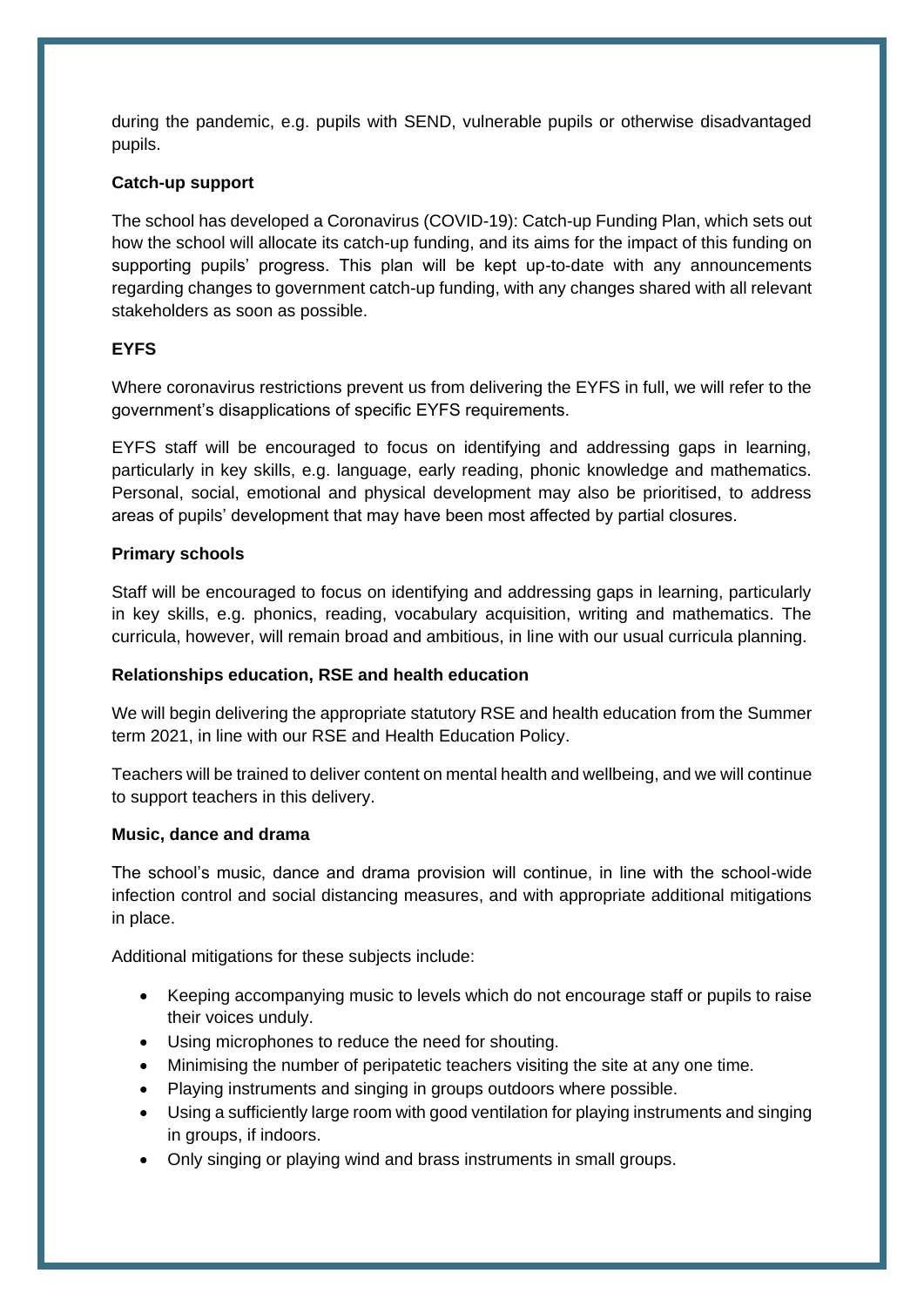- Using seating arrangements to position players and singers back-to-back or side-toside where possible.
- Avoiding sharing equipment, including instruments and scores or scripts, where possible.
- Ensuring the cleaning of hired equipment is arranged with the supplier.

#### **PE and sport**

PE and sport provision will continue, in line with the school-wide infection control and social distancing measures, and with appropriate additional mitigations in place. We will only provide team sports listed on the government's ['Return to recreational team sport framework'.](https://www.gov.uk/government/publications/coronavirus-covid-19-guidance-on-phased-return-of-sport-and-recreation/return-to-recreational-team-sport-framework)

Additional mitigations include:

- Thoroughly cleaning equipment between uses or quarantining items for 72 hours.
- Prioritising outdoor sports where possible.
- Maximising ventilation in areas where PE is taking place indoors.
- Only working with external coaches, clubs and organisations where we deem it safe to do so.

## <span id="page-15-0"></span>**Remote education**

Any pupils unable to attend the school site when following public health advice, either shielding or self-isolating, will receive high-quality remote education in line with all the requirements set out in the school's Pupil Remote Learning Policy.

We will maintain information regarding our remote education offer on the school website, in line with our legal duties.

## <span id="page-15-1"></span>**Behaviour**

#### **Pupil behaviour**

The Behavioural Policy will account for social distancing rules and other expectations of pupils. The policy will also detail how these rules and expectations will be enforced, and the consequences for deliberate and persistent breaking of these rules, bearing in mind that some pupils will not understand the need for social distancing and may find the rules difficult to adhere to. Pupils and their parents will be informed about any changes to the Behavioural Policy.

We will work with any pupils who struggle to re-engage in school and are at risk of being persistently disruptive by providing support for overcoming barriers to behaviour and to help them reintegrate back into school life.

We will also work with the LA and other relevant authorities to ensure our provision for pupils with SEND supports them to have a smooth transition through the school's resumption of full provision, minimising any disruption where possible. Where pupils with complex needs are disrupted and this impacts on their behaviour, however, we will manage this with due sensitivity and use the behaviour to inform an improved support structure for these pupils during this time.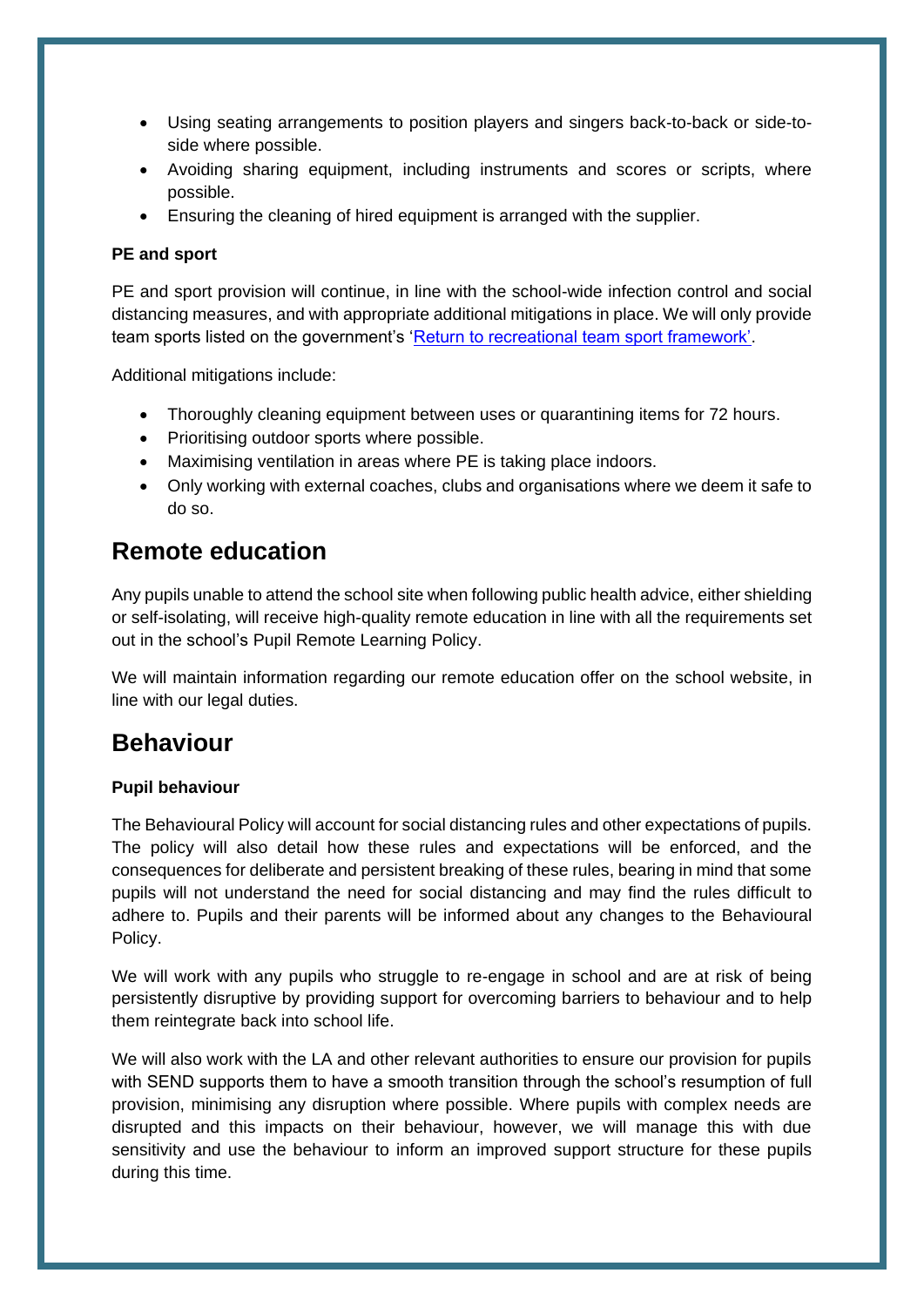#### **Expectations of staff**

Staff will be asked to make sure they have read the school's updated Behavioural Policy and know what role in it they are being asked to take.

We understand that following some of the infection control principles will be extremely challenging to follow and to enforce, so staff will not face any stringent action if they are unable to follow or enforce them at all times. If a staff member is unable to follow these principles, they should speak to their headteacher.

# <span id="page-16-0"></span>**Safeguarding**

Ensuring safeguarding arrangements remain effective and updated in response to changes while the school transitions to opening fully is a key priority.

Our Child Protection and Safeguarding Policy will be updated determine whether it reflects the considerations relevant to the return of more pupils.

We will continue to ensure that:

- The best interests of pupils always come first.
- If anyone in the school has a safeguarding concern about a pupil, they act immediately.
- A DSL or deputy DSL is always available.
- Pupils who remain at home, e.g. due to self-isolation, are protected in line with the school's safeguarding obligations.
- The DSL and their deputies are given enough time to support pupils with new safeguarding concerns.
- The DSL coordinates referrals to children's social care and other relevant authorities where required.

#### **Identifying and supporting newly vulnerable pupils**

We are aware that some pupils may have been at an increased risk of experiencing harm during the lockdown period, particularly as they may not have been seen by staff at the school or other agencies. Others may not have provided cause for concern before the lockdown period but have since experienced significant harm during their time at home – these pupils will form part of a newly vulnerable group.

We will continue to take steps to identify and support these pupils as they return to school, accounting for the fact that these pupils may include those that would not usually be considered 'at risk'.

The DSL and their team will be given time and support to enable them to organise and manage their workload effectively. This will include re-engaging with external agencies and ensuring staff, pupils and pupils' families are informed of any services whose work practices may have changed due to the lockdown period.

Safeguarding training will be refreshed for all staff to ensure everyone is able to respond appropriately to disclosures from pupils and identify signs that could indicate a pupil has experienced significant harm, e.g. changes in behaviour. This training will be provided in the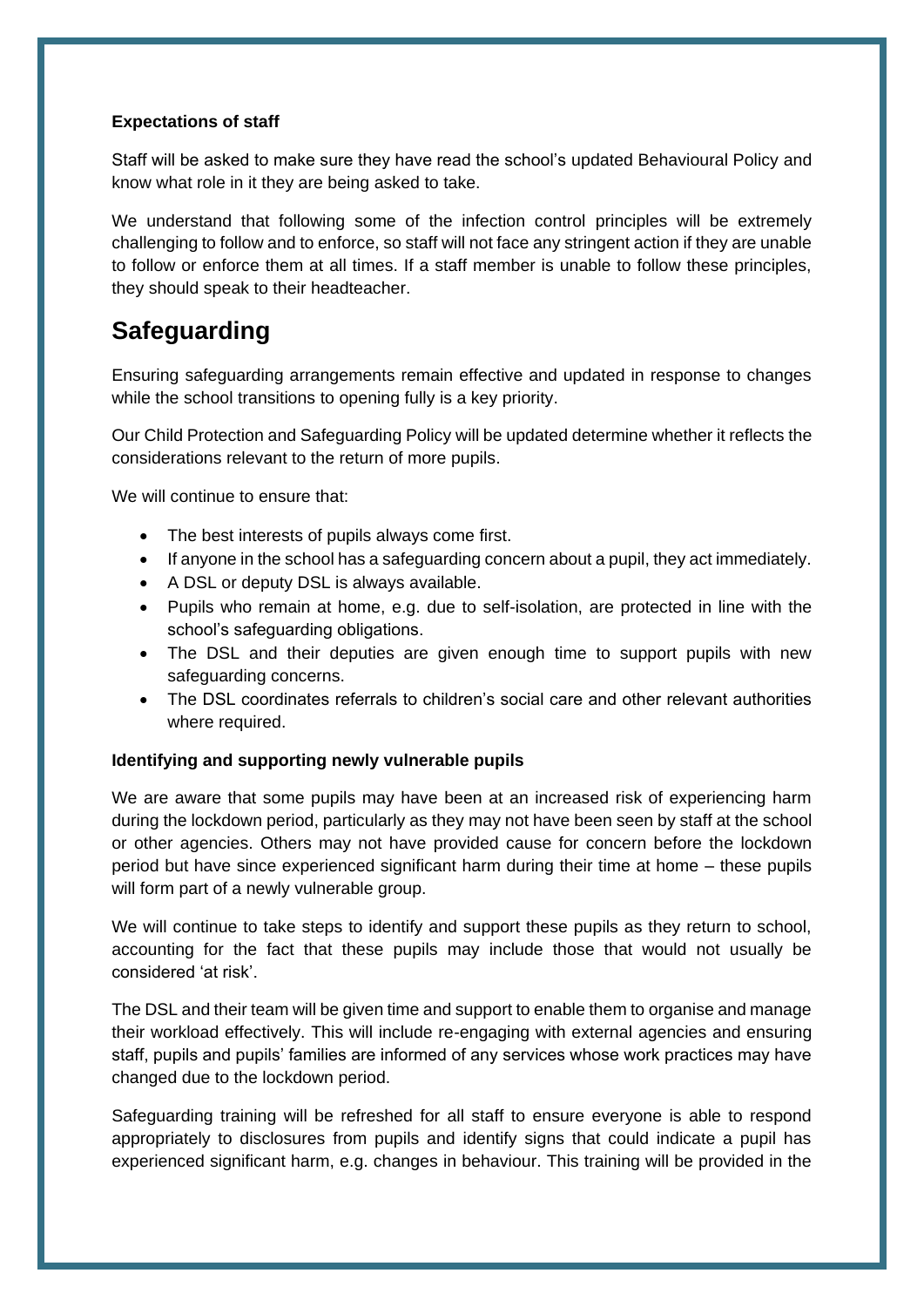form of full school training, staff briefings and online courses. The training will reflect any updates included in 'Keeping children safe in education 2020' (KCSIE).

KCSIE includes a particular emphasis on mental health, which will be key to support for pupils at this time. The definition of safeguarding includes mental health explicitly. We will ensure staff are aware that it will take time for pupils to re-establish their relationships with staff and to process their experiences of lockdown. This means that it may take time before pupils are able to share their experiences. Staff will be reminded that **just because a disclosure is not immediate, it does not make it less valid or important.**

Pupils may also express any trauma they have experienced through their behaviour. We will ensure staff are aware of the link between safeguarding and mental health, emphasising that mental health issues can sometimes be indicators of abuse, neglect or exploitation.

A safe place will be provided for pupils to discuss concerns about their experiences of lockdown and make disclosures where necessary.

## <span id="page-17-0"></span>**Wellbeing**

The school will be aware that members of the school community may have experienced overwhelming emotions during the coronavirus pandemic, potentially to a particularly sharp degree during the period of national lockdown.

One of the school's key priorities is ensuring the school community feels safe and supported.

We will continue to work with our LA to discuss the wider support services that are available and to secure services for additional support and early help where possible, and consider how these might apply to pupils who were not previously affected.

Our wellbeing lead will receive training as part of the government's [Wellbeing for Education](https://www.gov.uk/government/news/8m-programme-to-boost-pupil-and-teacher-wellbeing) [Return programme.](https://www.gov.uk/government/news/8m-programme-to-boost-pupil-and-teacher-wellbeing) This individual will thereafter disseminate the learning and practice to staff and pupils within the school.

#### **Establishing routines**

All staff will work together as a team to help pupils feel safe, understand the school's expectations and give them a sense of control.

Clear guidelines and expectations will be given to pupils for any routines in place at school. These will be adapted as required and any adaptations will be fully communicated to all members of the school community to ensure they know exactly what is expected of them and have a sense of control.

We understand the importance of positivity during this time and will ensure pupils leave the school every day with a positive mindset. This approach will help them to feel safe and look forward to being at school.

#### **The environment**

Pupils may likely be experiencing a range of emotions, whether this is excitement or anxiety, so we will ensure they feel safe both physically and emotionally. Staff are working together to create a warm and welcoming environment which builds a sense of belonging despite the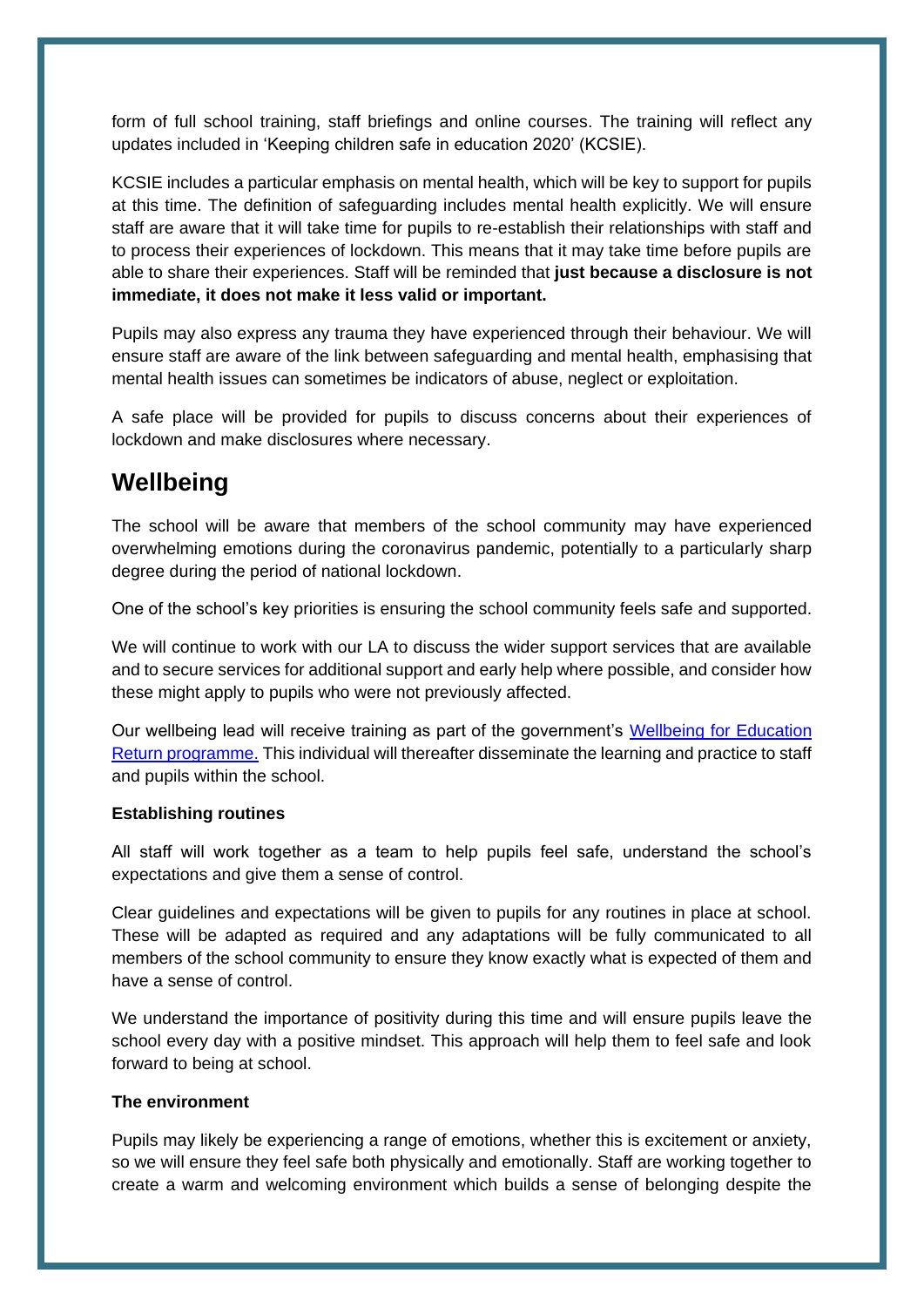necessity of social distancing measures. Safe areas have been created where pupils can spend time if they are feeling overwhelmed.

We understand that pupils will have experienced many overwhelming emotions during the coronavirus pandemic, and some may have faced loss and upset. We will ensure that an emotionally safe environment is fostered that nurtures and supports pupils and focusses on rebuilding and reconnecting.

#### **Communication**

We promote a culture of communication and openness with all staff. All staff will be updated with any changes to the school's plans and what is expected of them, to ensure they feel wellinformed, involved and valued.

As staff may not be able to connect in as they have previously due to social distancing etc, we will continue to consider ways staff can stay connected with one another to avoid any feelings of isolation.

We would like to encourage staff to first approach the headteacher to discuss any mental health concerns or wellbeing issues they may be experiencing.

The school also promotes an 'open-door policy', meaning we aim for all staff members to feel able and comfortable to approach leadership to discuss their concerns.

Pastoral staff are expected to continue to keep in touch with parents and make sure we know about any other relevant information about pupils' circumstances, e.g. bereavements, illnesses and family challenges.

#### **Staff wellbeing and workload**

The governing board and headteacher will continue to have regard to staff work-life balance and wellbeing, understanding that some staff members may be particularly anxious during this time. We will ensure staff are aware of the measures we are putting in place to support them and that they are involved in this process.

Wellbeing surveys will continue to be conducted throughout the year to identify how staff are coping, concerns they have and any support they require from the school. These surveys will also be an opportunity for us to ask staff to raise any concerns with the current wellbeing support, and for them to offer any suggestions for improvement. School leaders will ensure they keep connected with staff, ensuring regular catchups are organised and utilised to understand how staff are coping.

Staff should be aware of the wellbeing sessions taking place to give staff strategies to deal with issues that may be affecting them. External support may form part of these sessions. Any sessions that take place will be made available online to ensure all members of staff can access them.

Daily staff briefings will be used to check in with each other, build the understanding of the team, share what is working, and discuss what practices may need adapting.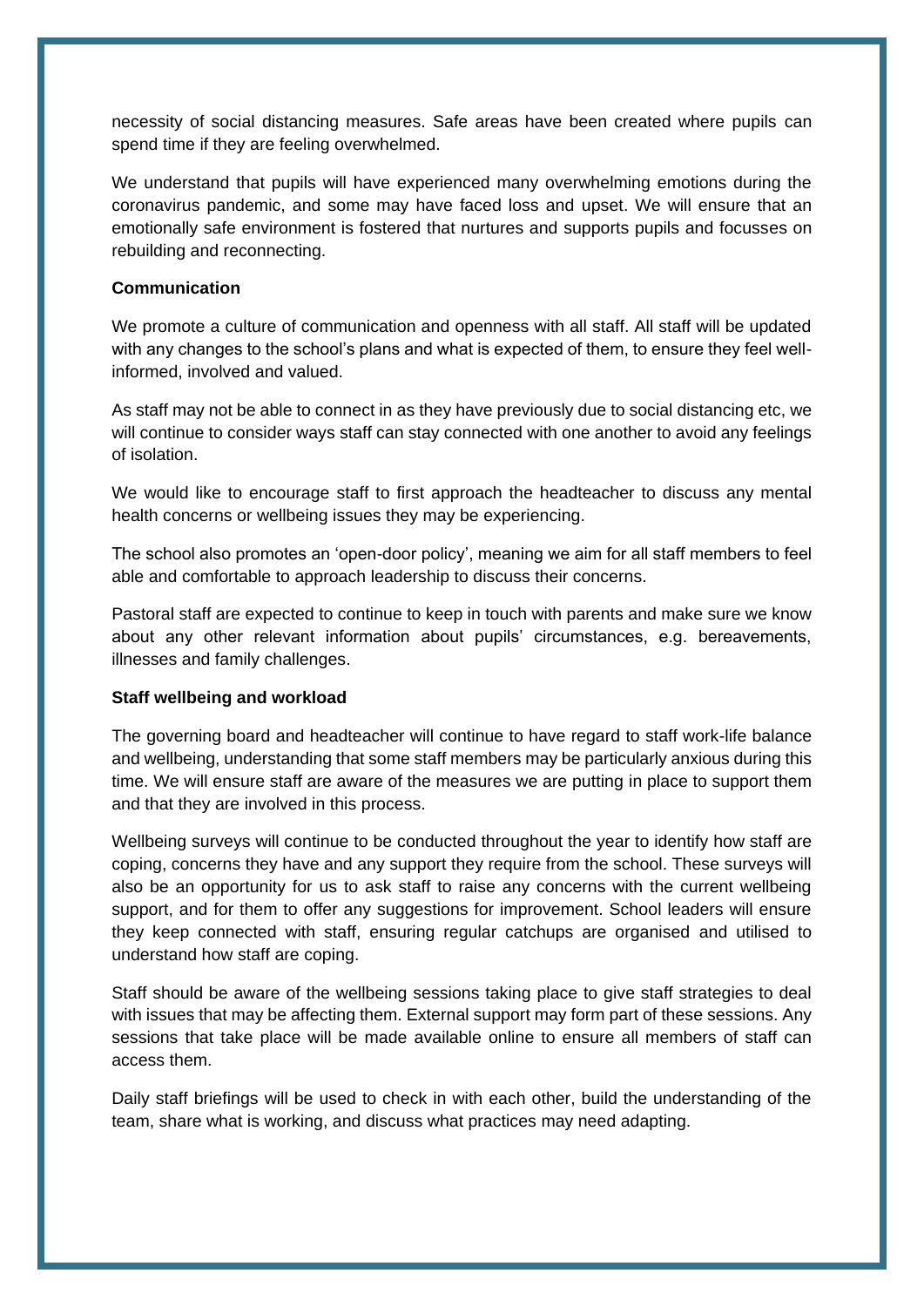#### **Bereavement**

Our school understands that some members of our community may have experienced loss due to coronavirus. We will ensure we have provisions in place to support these members of our school community.

The Bereavement Policy contains information regarding how bereavement support will be delivered. For pupils that remain at home because they are following public health or medical advice, the provisions outlined in the amendment to this policy will continue to be followed.

The headteacher is responsible for coordinating the school's bereavement support approach. They will consider and seek advice if needed on how best to support individuals that have been affected and talk to the individual about the following:

- Who they can go to for support both within the school and externally
- Who within the school community has been informed about the death
- Whether they would like a memorial to be set up within the school

#### **Wellbeing team**

The headteacher has established a wellbeing team that will coordinate support. This includes staff members such as the SENCO and DSL, and other key members of staff and some pupils.

#### **External support**

The following external agencies can provide extra support if required:

- GPs
- Early help referral teams
- Mental health charity, [Mind](https://www.mind.org.uk/)
- Mental Health At Work's **Education Support helpline**
- Health Assured (through NYCC)
- Contact a [Samaritan](https://www.samaritans.org/how-we-can-help/contact-samaritan/?gclid=EAIaIQobChMIyr3M2MvM6AIVGLLtCh1ZrQzuEAAYASABEgJfqfD_BwE)
- Your GP
- [Government advice](https://www.gov.uk/government/publications/covid-19-guidance-for-the-public-on-mental-health-and-wellbeing/guidance-for-the-public-on-the-mental-health-and-wellbeing-aspects-of-coronavirus-covid-19?dm_i=26BG,6T9LH,B1LAK,RA2LL,1#additional-advice-for-groups-with-specific-mental-health-needs) on protecting your mental health and wellbeing during the coronavirus pandemic

A live list that is regularly updated is available on the school website.

## <span id="page-19-0"></span>**Uniform**

We will maintain our usual School Uniform Policy during the period of return to full provision. We will inform all parents of this arrangement, and ensure they are aware that school uniforms do not need to be cleaned more often than usual, nor do they need to be cleaned with any different methods to usual.

Where the weather is cooler over the Winter and early Spring months, we will permit pupils to bring additional warm clothing to school, which they can wear in classrooms that have become chilly as a result of increased ventilation.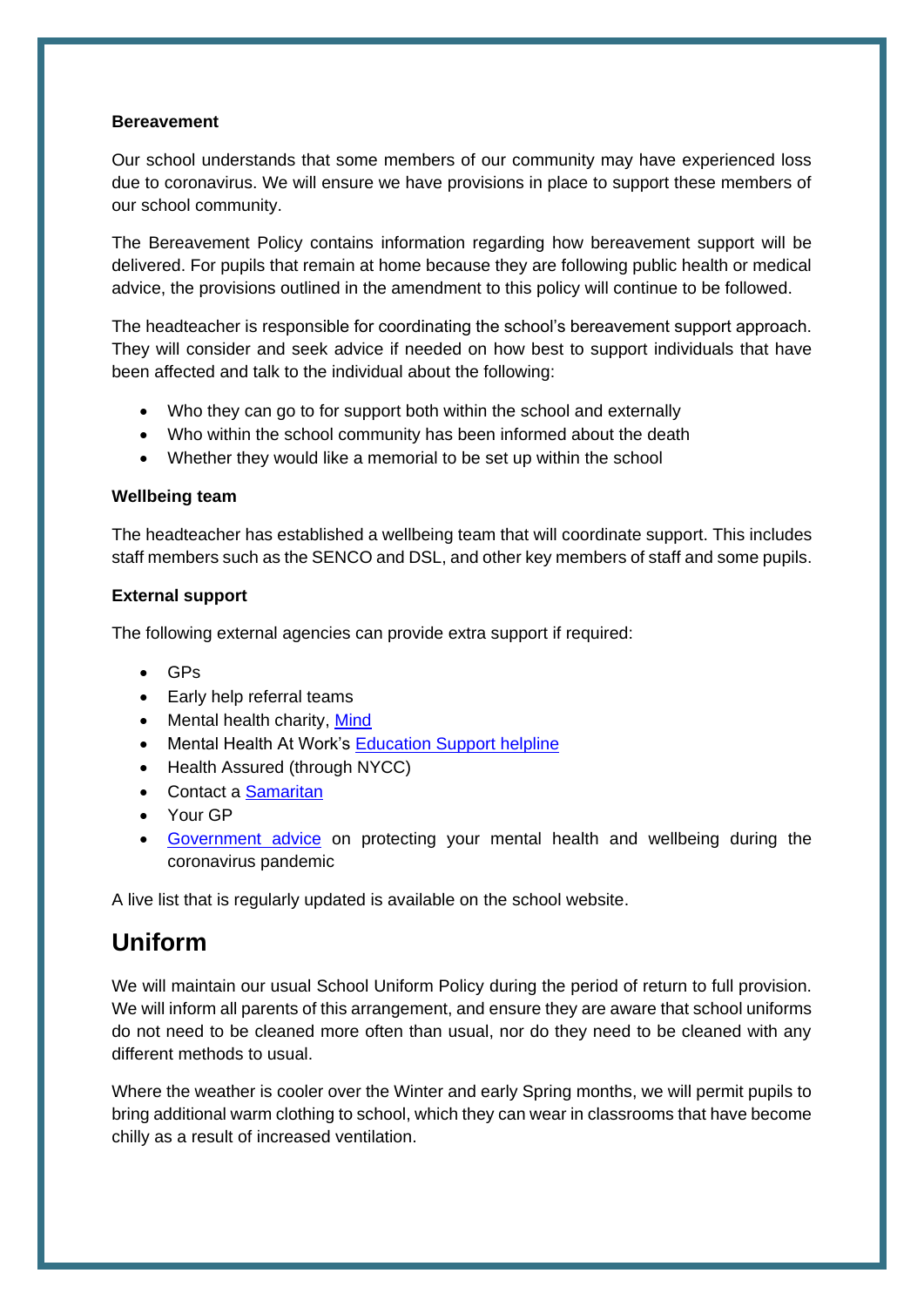# <span id="page-20-0"></span>**School meals**

School meals, including FSM, will also return to full operation. FSM support will continue for eligible pupils who are not attending the school site due to public health advice, as has been the case during the national lockdown.

## <span id="page-20-1"></span>**Before- and after-school care**

We will resume before- and after-school care for pupils, where that care supports parents to attend work, education and access medical care, and supports pupil to complete wider education and training. We will inform parents of these conditions and ensure that they understand that they should only use this provision in line with these circumstances.

Vulnerable pupils will have access to before- and after-school care regardless of the above conditions.

Some extra-curricular activities, such as music, dance, drama and sports clubs, will have additional measures to be implemented in order to run, e.g. no physical contact, appropriate social distancing, smaller groups than usual, and increased ventilation.

The following before- and after-school clubs will be restarted from 8<sup>th</sup> March:

- Breakfast Club
- Gilly's Club (from 3.30-5.30pm)

Other clubs will only be restarted when it is safe to do so and parents will be kept up to date via the newsletter. The relevant staff members will be informed of any changes.

We will ensure that in any instances of external coaches etc, the providers are operating in line with the government guidance for their sector and have the appropriate infection control measures in place.

## <span id="page-20-2"></span>**Transport**

The school will encourage staff and pupils to walk or cycle to school, or be dropped off by a member of their household, where possible. We will encourage our school community to avoid public transport; however, if individuals need to use public transport to get to school, we will advise them to avoid peak times and follow guidelines on social distancing and wearing protective clothing, e.g. face coverings.

Local Authority taxis will run and the school will contact the transport provider to ensure they can support the appropriate infection control measures onboard the service.

## <span id="page-20-3"></span>**Educational visits**

The school will only resume educational visits once government advice changes, and only in accordance with their insurer's requirements.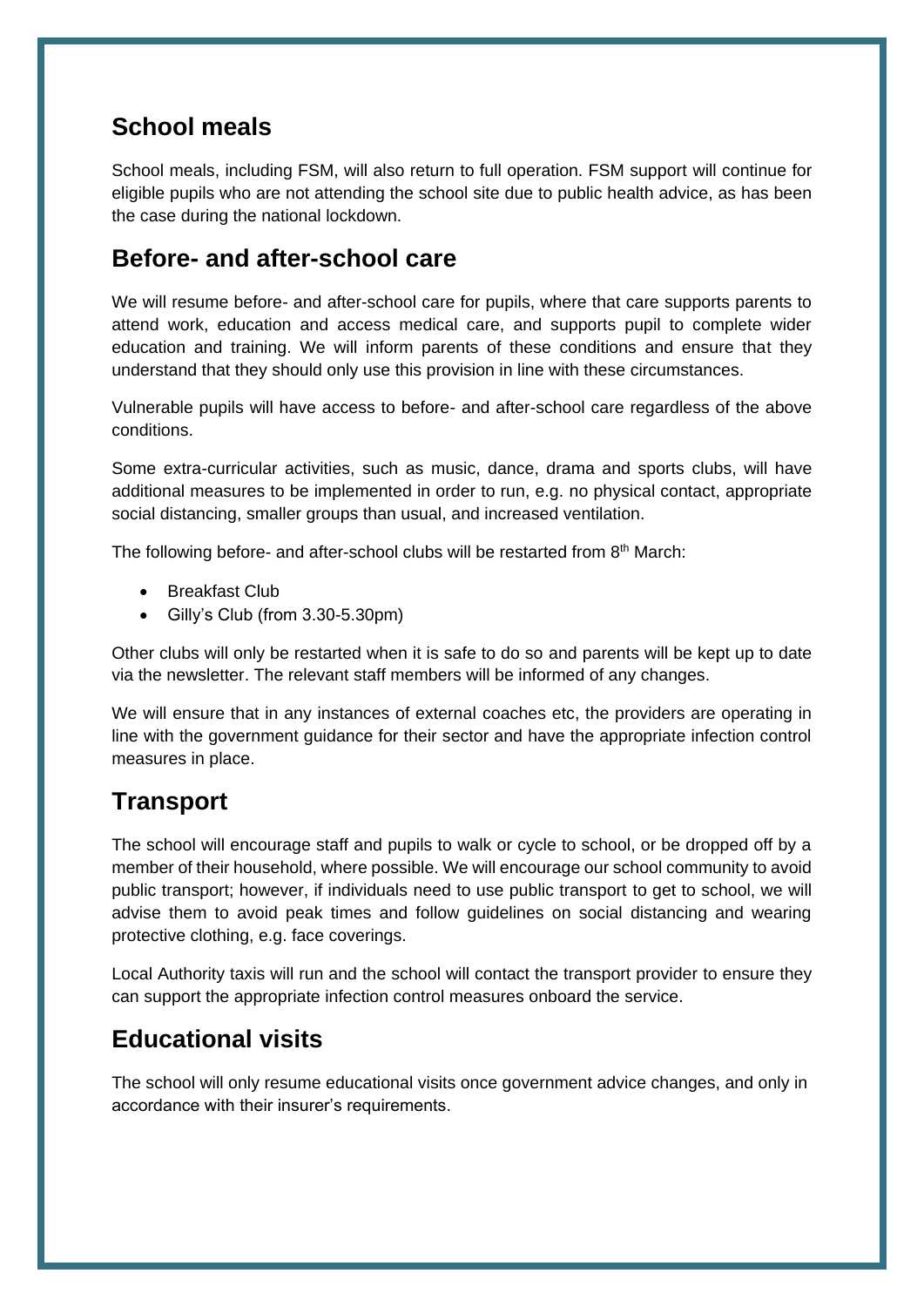# <span id="page-21-0"></span>**Premises management**

#### **Ventilation**

To help reduce the spread of coronavirus, focus will be placed on maintaining general ventilation in the school in line with the HSE's [guidance.](https://www.hse.gov.uk/coronavirus/equipment-and-machinery/air-conditioning-and-ventilation.htm) We will consider ways to maintain and increase the supply of fresh air, e.g. by opening windows and doors.

In the interests of safety, fire doors will not be propped open.

#### **The site manager's responsibility**

The site manager will be responsible for ensuring that all necessary actions are taken in order to ensure that the buildings are kept safe.

Insurers will be notified of any changes that are made to the premises that they need to be aware of.

## <span id="page-21-1"></span>**Exams and assessments**

As all statutory assessments have been cancelled, the school will ensure that teachers prepare some form of informal assessment of pupils for the Summer term, in order to monitor pupils' progress, identify any issues and support transitions where applicable.

# <span id="page-21-2"></span>**Ofsted inspections**

The school will ensure it is prepared for an Ofsted inspection of any form, including a remote monitoring inspection if applicable. Whilst routine, graded inspections are not expected to resume until the Summer term, we will continue to review our practices and policies to make sure we are prepared for that time. We will also ensure all staff are informed as soon as possible in the event that a monitoring inspection is planned at the school, or in the event that Ofsted updates its inspection expectations.

# <span id="page-21-3"></span>**Contingency planning**

The school has a Contingency Plan in place in preparation for the event that further coronavirus restrictions are brought in for schools. This document will be kept up-to-date with any relevant changes in government guidance, and shared with all relevant stakeholders. The plan will operate in conjunction with the school's Pupil Remote Learning Policy.

# <span id="page-21-4"></span>**Communication**

Our plans for the return to full provision and all associated procedures will be communicated to all relevant stakeholders, including pupils, parents, staff, governors, visitors, suppliers and contractors.

Parents will be informed of:

- The protective steps the school is taking to ensure pupils are safe.
- New timetable arrangements, including start and finish times.